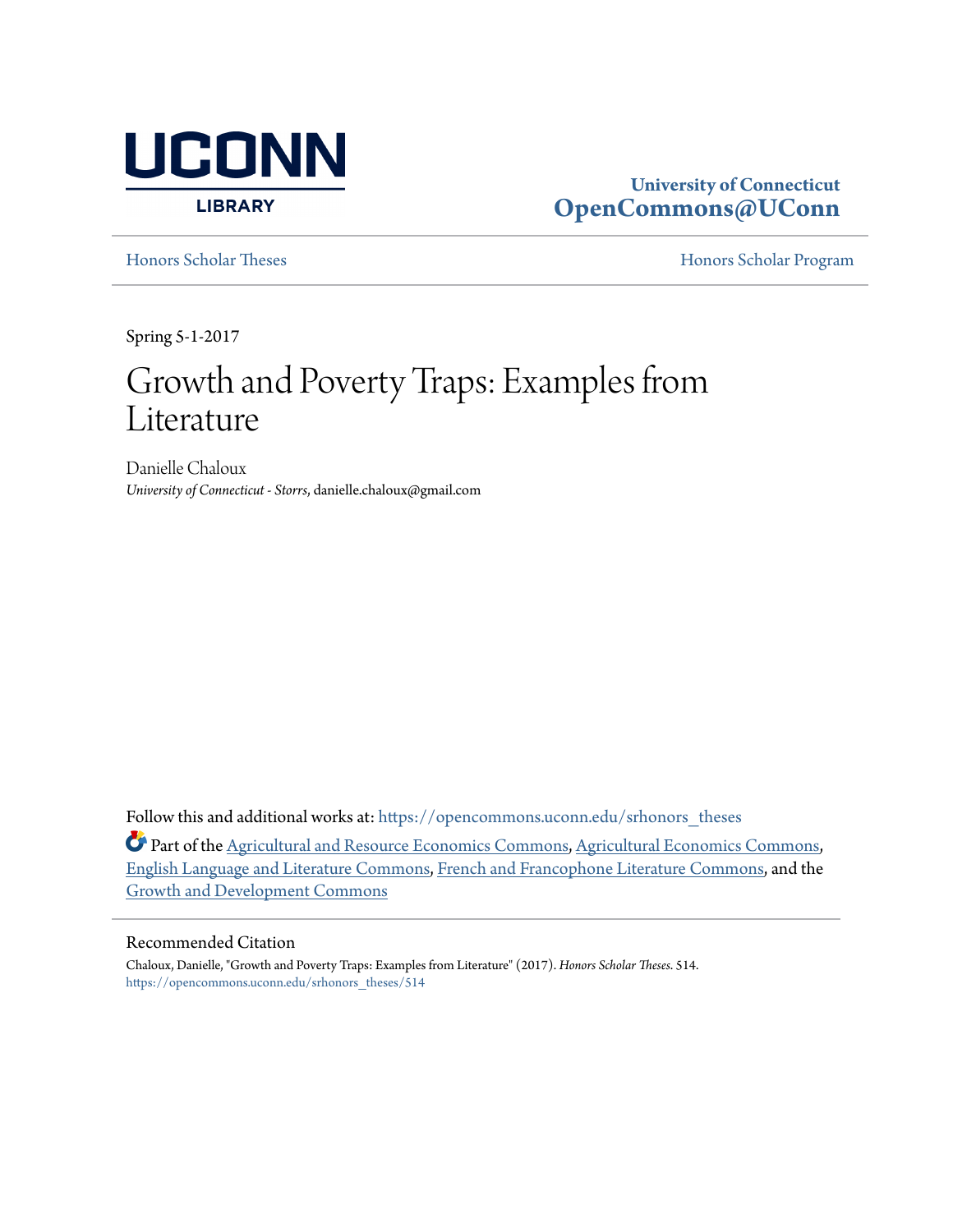## **Growth and Poverty Traps: Examples from Literature**

Department of Applied and Resource Economics College of Agriculture, Health and Natural Resources University of Connecticut

Danielle Chaloux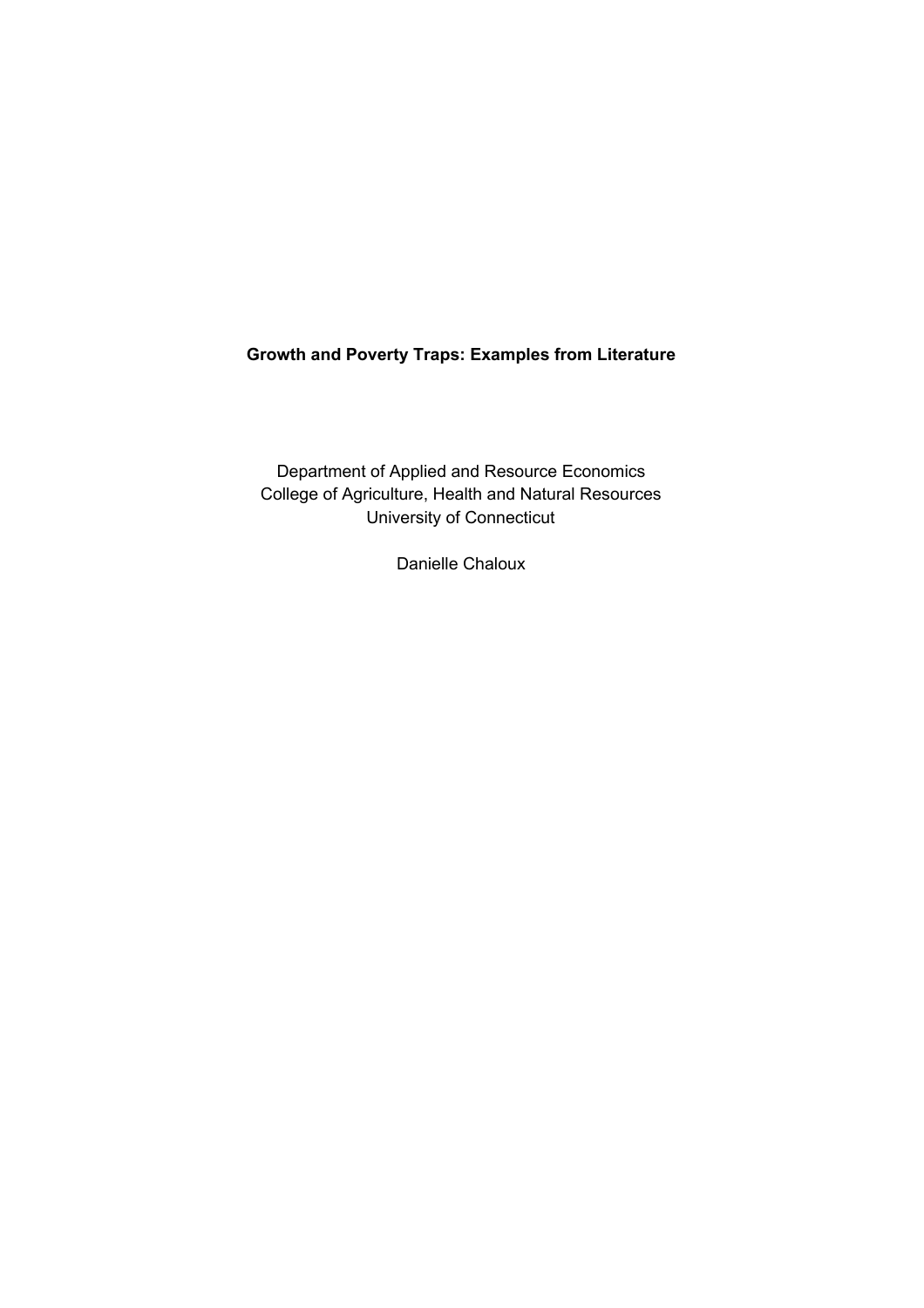#### **1. INTRODUCTION**

Data from the International Monetary Fund show that the highest GDP per capita in 2015, Qatar, is more than 210 times larger than that of the lowest GDP per capita, Central African Republic (World Economic Outlook Database 2016). The capital, labor, and technology available to a country's residents are among the factors that determine their economic output, and thus income. Therefore, differences in these factors can help to explain different standards of living across countries. GDP per capita and its variation across countries capture economic performance. But, economic growth can allow poor countries to improve their standard of living, closing or perhaps even eliminating the gap between rich and poor nations. When countries do not achieve growth and the accompanying improvement in welfare, economists look to explain these failures and offer policy prescriptions.

One potential explanation for a persistent lack of economic growth among poor countries is the possibility of poverty traps. As defined by Kraay and McKenzie (2014), a poverty trap is "a set of mechanisms whereby countries start poor and remain poor: poverty begets poverty, so that current poverty is itself a direct cause of poverty in the future." Most of the economic literature regarding poverty traps considers macroeconomic performance at a national scale, and uses indicators such as GDP per capita. For example, Sachs et al. (2004) argue poverty traps are pervasive in regions of tropical Africa because of the negative effects of war, disease, and civil conflict. Combined with low savings rates, poor infrastructure and minimal foreign investment, escaping from poverty is highly unlikely.

Although poverty traps are typically used to explain country-level differences in macroeconomic performance, the general principle can also be applied at the micro level of households and individuals. For instance, Marx, Stoker, and Suri (2013) argue that inhabitants of slums have poor sanitation facilities, which can often lead to often debilitating illness. Illness can cause days off work and expensive medical bills, which cut into to already meager means of saving and investment. Without saving to purchase better housing, residents of slums are unable to escape their source of poverty. And, lacking funds to invest in the education of their children, poverty becomes an intergenerational phenomenon.

This project also examines poverty traps at the household level, using literature from the Victorian era as a source of data, drawing from examples of realistic fiction that portray life during the time period.

The remainder of the article is organized as follows. In section 2, I provide a model of growth using the Solow growth model. In section 3, I model contraction and offer a possible explanation for why countries do not conform with the Solow growth model. In section 4, I adapt the macro model for use at the micro level and explain how examples can be drawn from representative works of literature. In section 5, I use examples from literature to illustrate the poverty trap. In section 6, I conclude.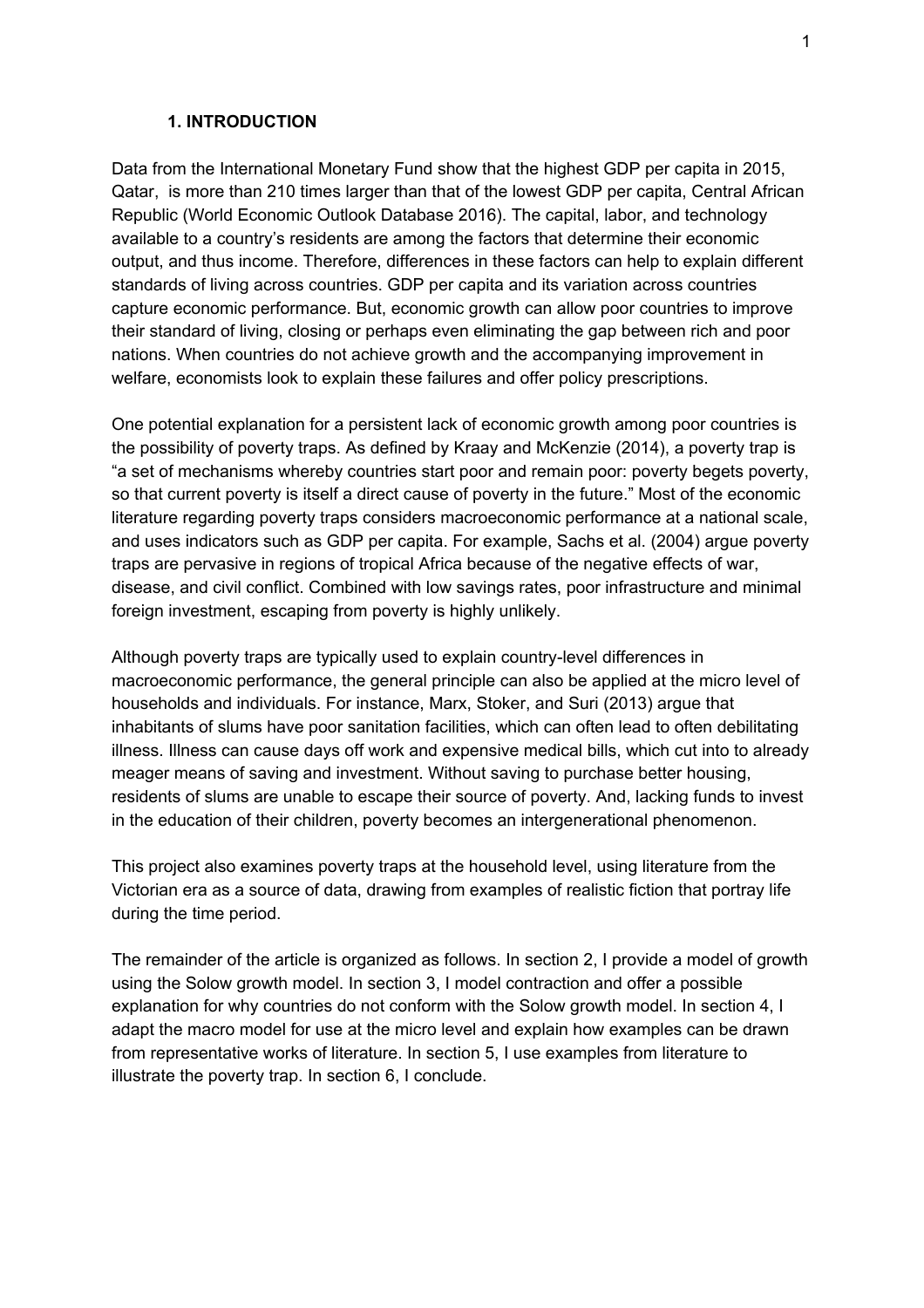## **2. A MODEL OF GROWTH**

Differences in capital can cause differences in income for countries. Physical capital are goods that are used to generate income through the production of other goods. For example, machinery in a candy factory is physical capital. These machines are not directly consumed, but they are used to produce a good that will be sold, generating income that can be used for purchasing consumer goods. Capital goods improve labor productivity. For example, a worker at a candy factory can wrap 100 candies by hand in one hour. A worker operating a machine might be able to wrap 1000 candies in one hour. Scaling up, countries with machines will be able to produce and sell more candies and will thus have higher incomes and more consumption potential than countries without machines.

Savings rates also affect income and consumption. Aesop's parable of the ant and the grasshopper demonstrates this concept. The ant worked diligently all summer, gathering seeds and crumbs and whatever else it is that ants eat. The grasshopper, in contrast, feasted on the bountiful provisions, played all day, and incessantly teased the ants for working. When the leaves fell, the weather changed, and winter came, the ants were at ease, for they had accumulated a plentiful store of things to eat. Soon however, the grasshopper came to the anthill, starving and pleading for help, for his enjoyment of the summer had not given him anything to eat during the winter.

The ants had a high savings rate. They had low consumption during the summer (the current period) and saved their output (crumbs and seeds) for later consumption in the winter (the future period). The grasshopper had a low savings rate, and had high consumption during the plentiful summer months and low consumption during the winter months. By saving for the future, the ants will be able to ration their stores and survive the winter. The grasshopper will spiral towards poverty and ultimately death without external assistance.

## *a. The Solow Growth Model*

In the example above, the ants store seeds, but they do not use their current output to generate future income. In other words, there is savings, but no investment.

Imagine instead that the ants cultivate some of the seeds collected during the summer in a greenhouse they have constructed in their anthill.<sup>1</sup> The future period will have higher income because a single seed will have grown into many more. Now, seed that goes uneaten is not only saved, it is turned into capital to yield future income, i.e. saved seeds are invested. The Solow growth model formalizes this anecdote to model how saving and investment in capital affect income growth and long-term standards of living.

In a simple Solow model with a constant return to scale production technology<sup>2</sup> output (income) (Y) depends on capital stock per worker (K).

<sup>&</sup>lt;sup>1</sup> Before a skeptical reader objects to the presence of a greenhouse, if a grasshopper can play a fiddle, ants can surely construct a greenhouse.

 $2$  Constant returns to scale means that doubling all the inputs doubles the outputs.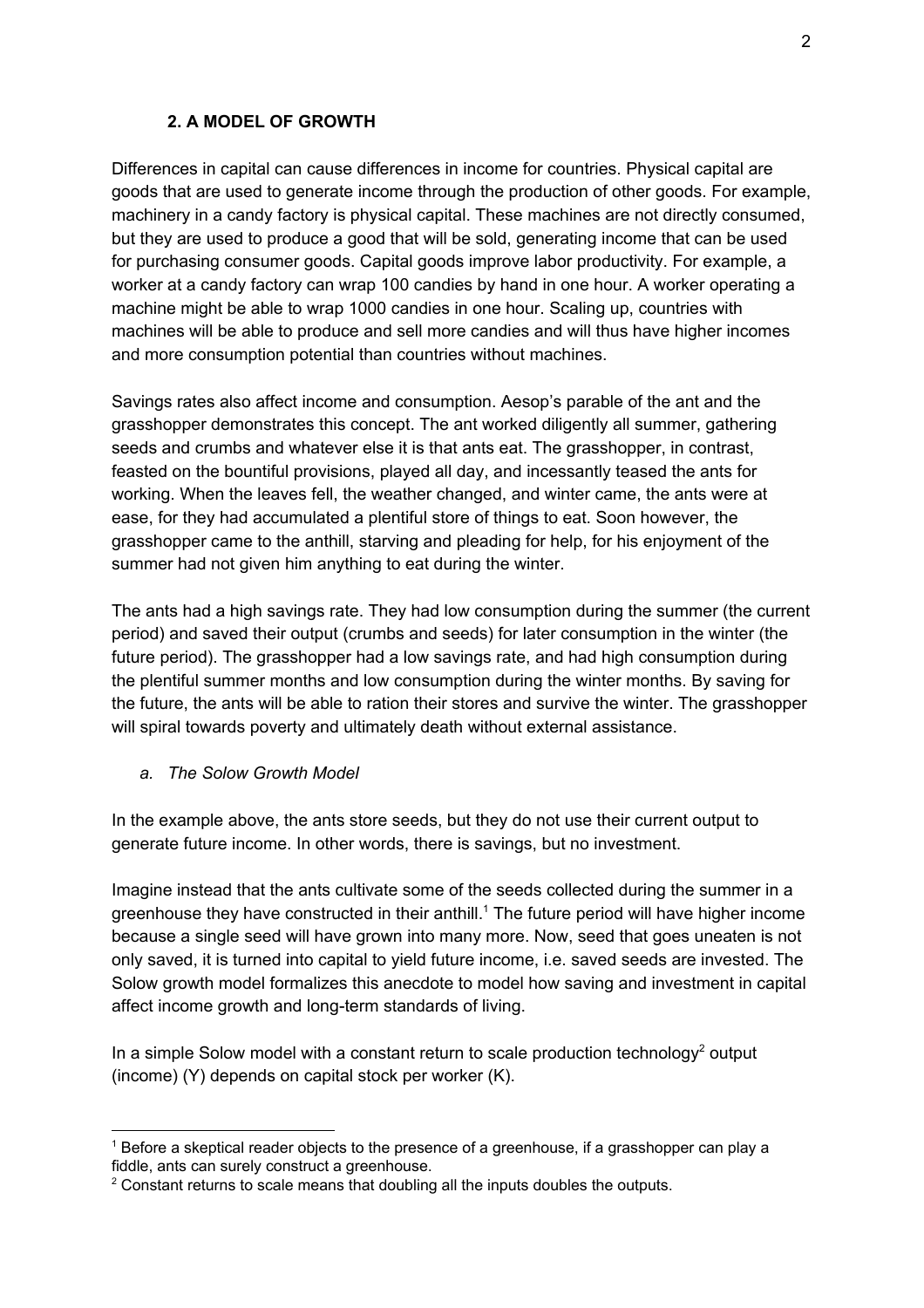#### $Y=f(K)$

The graph plotted in Figure 1 shows a production technology with diminishing marginal product of capital. The slope of this function is the marginal product of capital, MPK. For every additional unit of K, MPK is the additional amount of output produced. When K is low, an additional unit of capital is useful to a worker and enables the production of much additional output. When K is high, however, the extra unit increases production by much less. For example, if a worker is sweeping a room, the first broom greatly increases output and productivity. The second broom will also increase production, as the worker can use one broom in each hand. However, the additional output as a result of the second broom is less than the additional output from the first broom. The addition of a third broom likely offers very little additional production capacity, as the worker is constrained by the number of arms and hands she possesses.



Figure 1

Workers can allocate their output in two ways; they can consume it, denoted by C, or they can save it, denoted by S.

$$
Y \equiv C + S
$$

Further, all savings is used to purchase new capital (i.e. investment):

$$
S = I
$$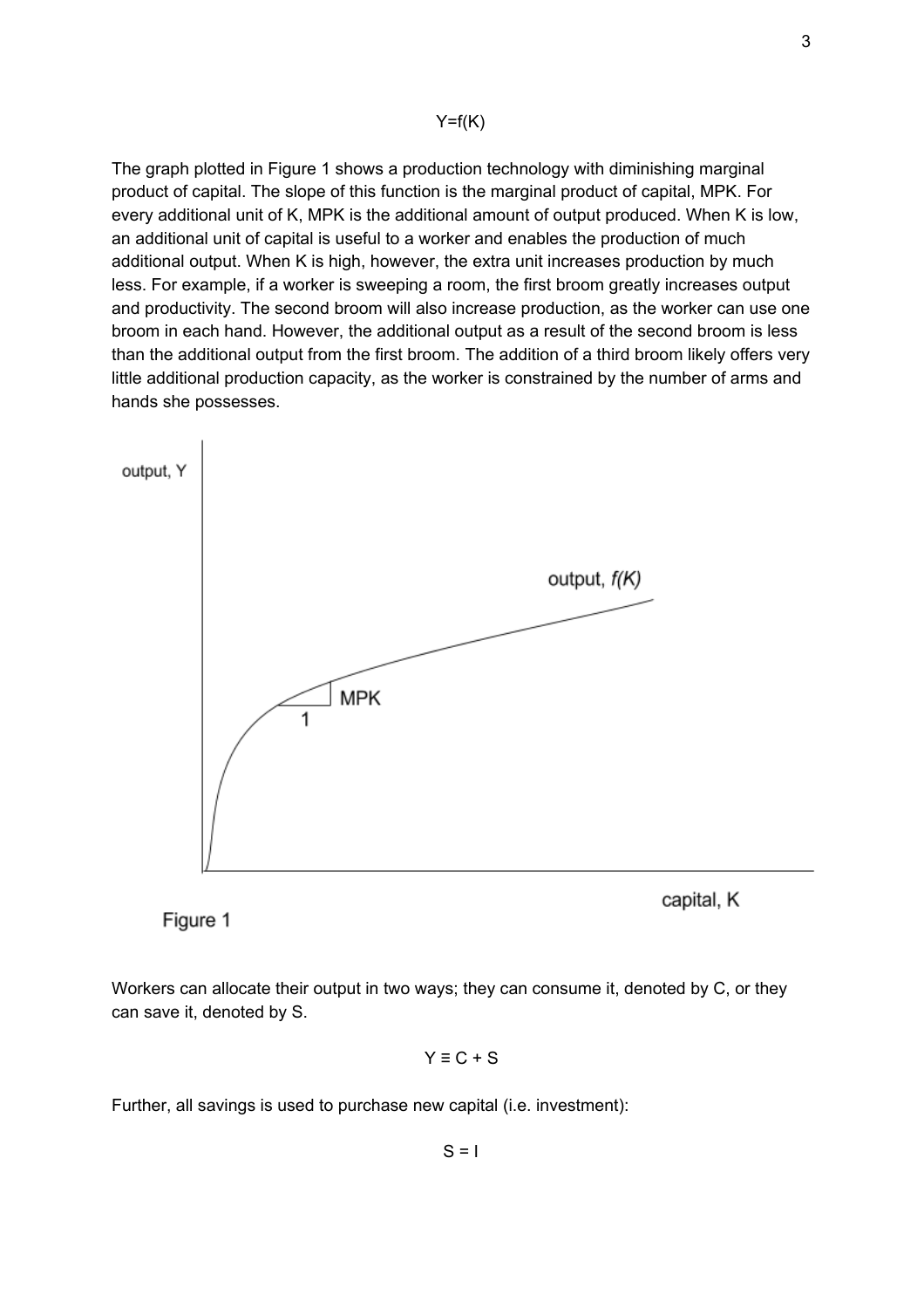Thus, output per worker, *Y*, is divided between consumption per worker, C, and investment per worker, I.

 $Y = C + I$ 

In this simple model, workers save a constant proportion of their income;

$$
S = sY
$$

So that

$$
C = (1-s)Y
$$
 and  $I = sY$ 

Thus, a higher savings rate decreases current consumption, but increases investment. As investment leads to additional capital and additional capital increases output, a higher savings rate leads to higher future income. These relationships are illustrated in Figure 2.



Figure 2

As Figure 2 shows, the amount of output is determined by the level of capital, and division of output between consumption and investment/savings is determined by the savings rate s.

Investment is expenditure on new capital, which causes an increase in the capital stock. But, capital can wear out over time, a process which is called depreciation. For example, the bristles on the broom will become damaged over time. They will fray, break, and steadily disappear. As the bristles get shorter and more worn, the broom becomes less effective. The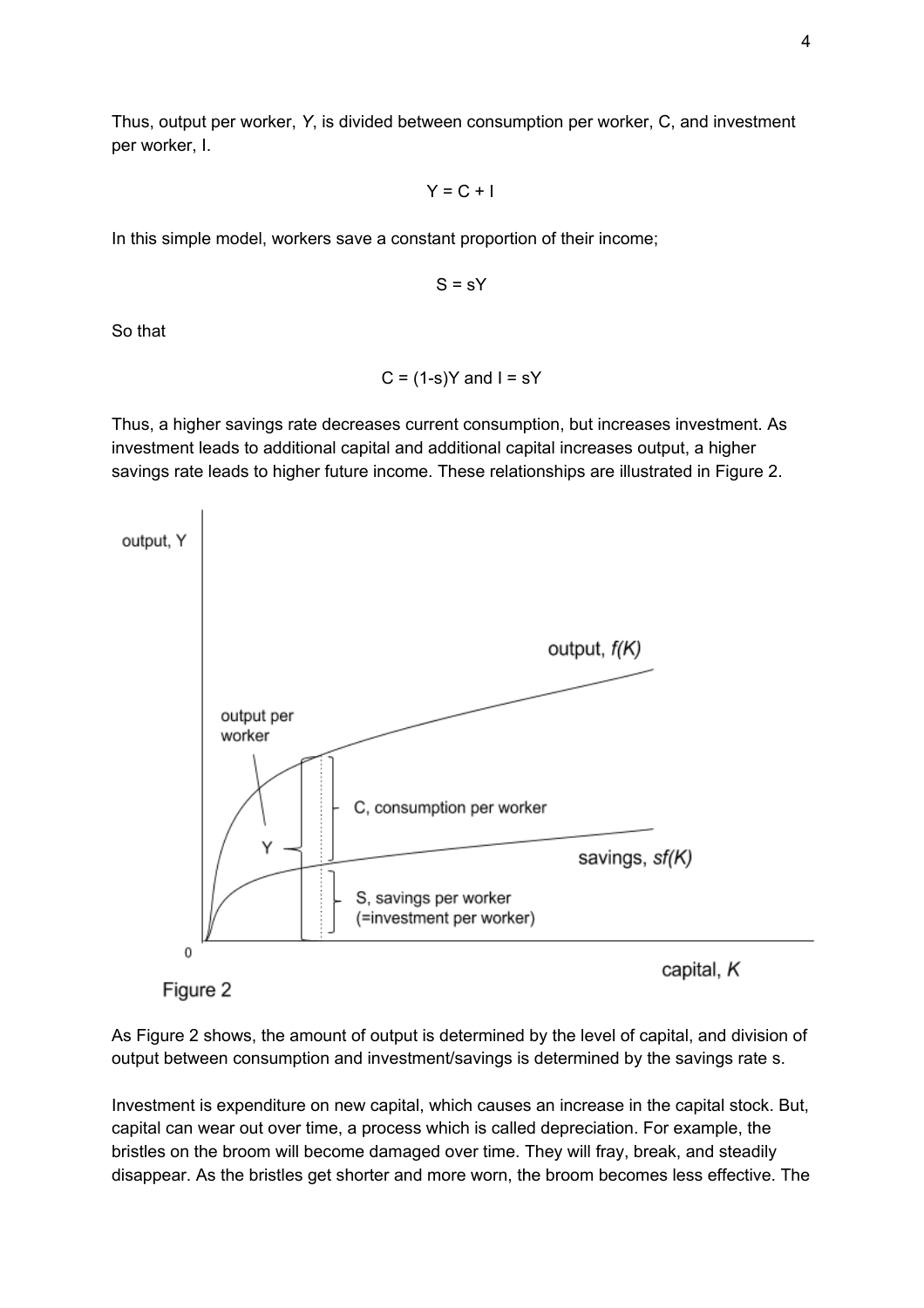broom's productivity has been diminished by depreciation. Therefore, depreciation leads to a decrease in capital stock. In this model, depreciation, denoted as d, is assumed constant. Hence, the amount of capital lost to depreciation is proportional to capital stock.

Thus, the change in capital stock can be represented by the following equation.

change in capital stock=investment - depreciation  $\Delta K = I - dK = sf(K) - dK$ 

Whether capital increases over time depends on the relative magnitude of depreciation and savings. If depreciation is less than savings, than capital will increase over time. If, however, depreciation is greater than savings, then capital will decrease over time.

Notice that higher levels of capital stock mean greater output and investment, which leads to more saving and investment. But, it simultaneously is subject to greater depreciation. These trade-offs are summarized in Figure 3.



Figure 3

The level of capital where investment and depreciation are the same, denoted by K\*, is an important point in this model. At  $\mathsf{K}_{\scriptscriptstyle \sf 1}$ , investment i<sub>1</sub> is greater than depreciation d $\mathsf{K}_{\scriptscriptstyle \sf 1}$ , so the level of capital stock will increase and move towards K\*. At  $\mathsf{K}_2$ , depreciation is greater than investment, so the capital stock decreases, again moving towards K\*. Thus K\* is the equilibrium level of capital that economies will tend towards in the long run. By implication,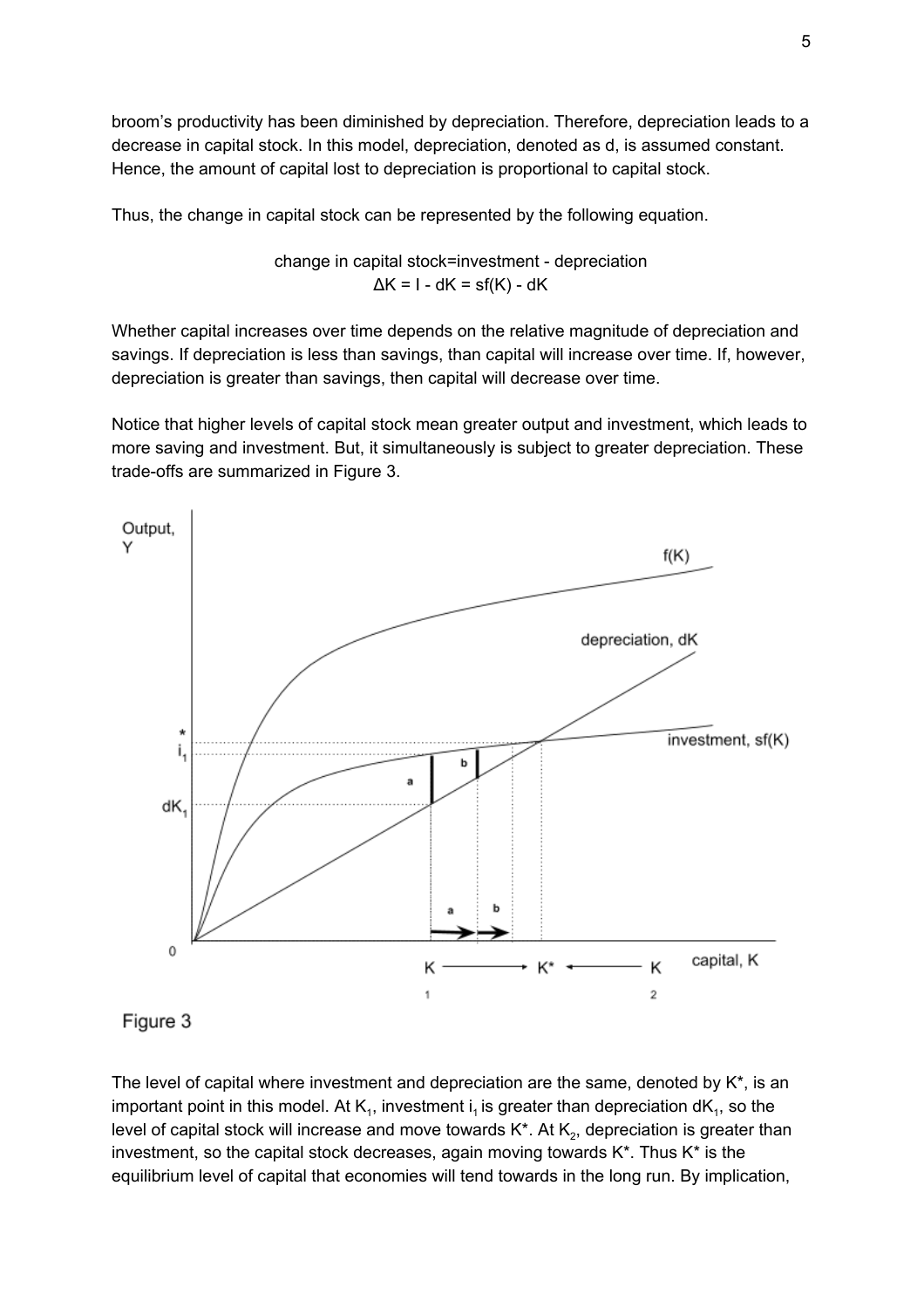$f(K^*)$  is the equilibrium level of output/income per worker that economies will tend towards in the long run.

Let's consider a poor country with  $K = K_1$ . At  $K_1$ , the level of investment is larger than the amount of depreciation by *a*. Therefore, capital grows by *a* and moves rightwards from K<sub>1</sub> to  $K<sub>1</sub>$ +a. At capital  $K<sub>1</sub>$ +a, investment is again larger than depreciation by *b*, thereby increasing capital by *b.* This is the mechanism by which the level of capital moves towards K\* and how poor countries should grow over time to eventually match the economic performance of currently rich countries. Notice however, that *a*>*b*. As K increases and incomes rise, the growth rate falls.

Table 1 presents statistics for several countries that illustrate the general implication of the Solow model.

| <b>GDP</b> per Capita | 1960     | 2015     | % change |
|-----------------------|----------|----------|----------|
| China                 | \$192    | \$6,498  | 3288     |
| South Korea           | \$1,103  | \$25,023 | 2170     |
| <b>Japan</b>          | \$8,608  | \$47,150 | 448      |
| <b>United States</b>  | \$17,037 | \$51,638 | 203      |

**Table 1**

The Solow model predicts that countries' income, represented by GDP per capita, should converge. Japan and the United States show this convergence. In 1960, Japan's GDP per capita was 51% of the United States'. In 2015, Japan's GDP per capita was 91% of the United States'. The two countries' economies have converged over time.

Additionally, the Solow model predicts that the poorest countries will show the fastest growth. In 1960, China's GDP per capita was 1% of the United States' GDP per capita, while South Korea's was 6%. In 2015, China's GDP per capita had grown to be 12% of the United States', while South Korea's had grown to be 48%. While the United States GDP per capita tripled in size between 1960 and 2015, South Korea's GDP per capita increased by 2170% and China's increased by 3288%. The countries that started poorer (China and South Korea) grew faster than the United States.

## **3. A MODEL OF CONTRACTION**

Although the Solow model predicts convergence, some countries appear perpetually poor. For example, the countries seen in Table 2 do not show significant change in GDP per capita between 1960 and 2015. China and the United States are included for comparison.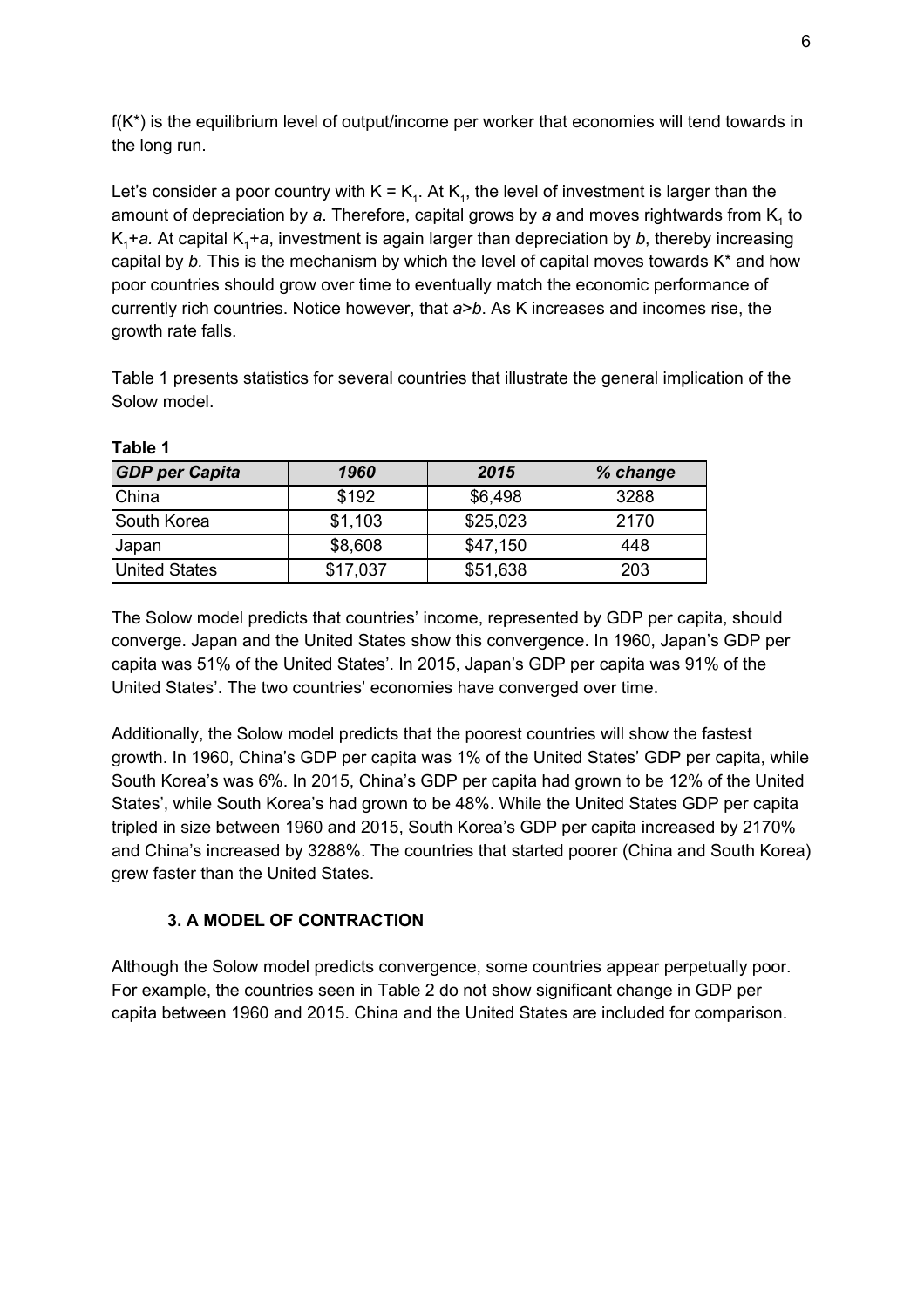#### **Table 2**

| <b>GDP</b> per Capita      | 1960     | 2015     | % change |
|----------------------------|----------|----------|----------|
| China                      | \$192    | \$6,498  | 3288     |
| Malawi                     | \$241    | \$494    | 105      |
| Sierra Leone               | \$396    | \$491    | 24       |
| The Gambia $3$             | \$423    | \$536    | 27       |
| Central African Republic   | \$602    | \$292    | $-51$    |
| Dem. Republic of the Congo | \$989    | \$385    | $-61$    |
| <b>United States</b>       | \$17,037 | \$51,638 | 203      |

In 1960, China had the lowest GDP per capita. By 2015 however, China had seen the largest percent change in growth. As the poorest country, this is what the Solow model predicts. The other countries are all poorer than the United States. According to the Solow model, they should have grown at a faster rate than the United States. Malawi, Sierra Leone, and the Gambia show minimal growth, while the Democratic Republic of the Congo and the Central African Republic are actually poorer. These countries have not followed the trajectory proposed by the Solow model.

Figure 4 illustrates a possible explanation.

<sup>&</sup>lt;sup>3</sup> The Gambia gained independence from the British Province of Senegambia in 1965.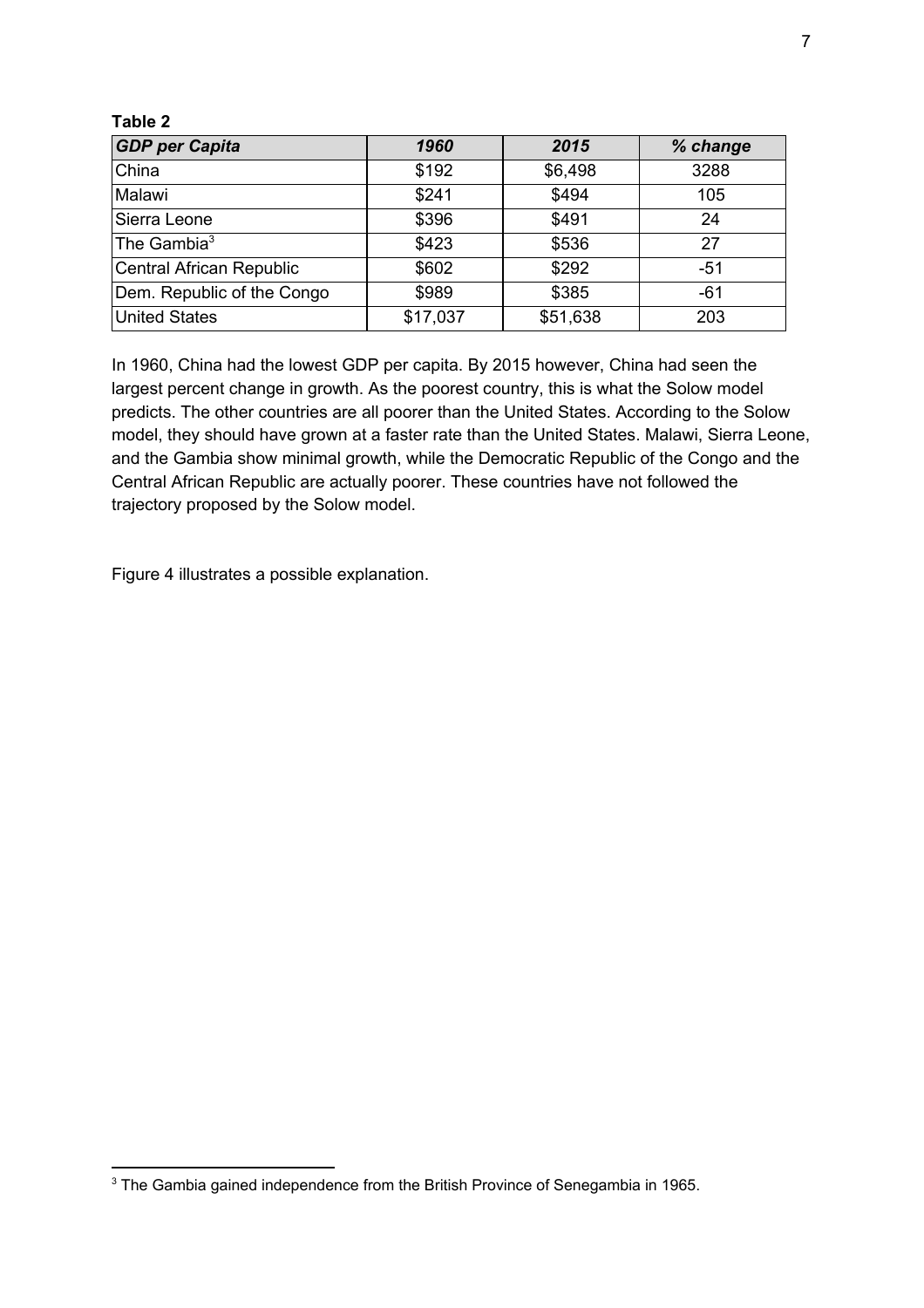

This production function exhibits a region of increasing returns to capital (0 to R), where the production function in Figures 1-3 everywhere exhibited decreasing returns to capital. Increasing returns to capital can arise if K is low when the benefits of specialization have not yet been exhausted.

The ant greenhouse can illustrate the increasing returns to capital in the model shown in Figure 4. Suppose the ants begin selling seedlings to other insects. The seedlings need to be transplanted and wrapped. One ant can transplant and package 50 plants every hour. If the ant specializes, it can package 200 plants in one hour. A machine can transplant 1000 plants every hour. The addition of one unit of capital, in the form of a transplanting machine, permits the greenhouse to produce an additional 150 plants per hour if the ant worker specializes on packaging. However, there will be 800 plants per hour that are transplanted, but not packaged, and therefore not saleable. By adding another unit of capital in the form of a packaging machine that is capable of packaging 1000 plants per hour to the enterprise, the greenhouse can produce an additional 800 plants per hour. This is an example of increasing returns to scale.

## *Poverty Trap*

Figure 5 illustrates how a production function with a region of increasing returns to capital can generate a poverty trap. If an economy starts below K\* level of capital, it will converge to 0 because depreciation is greater than investment at K\* and below. If an economy starts at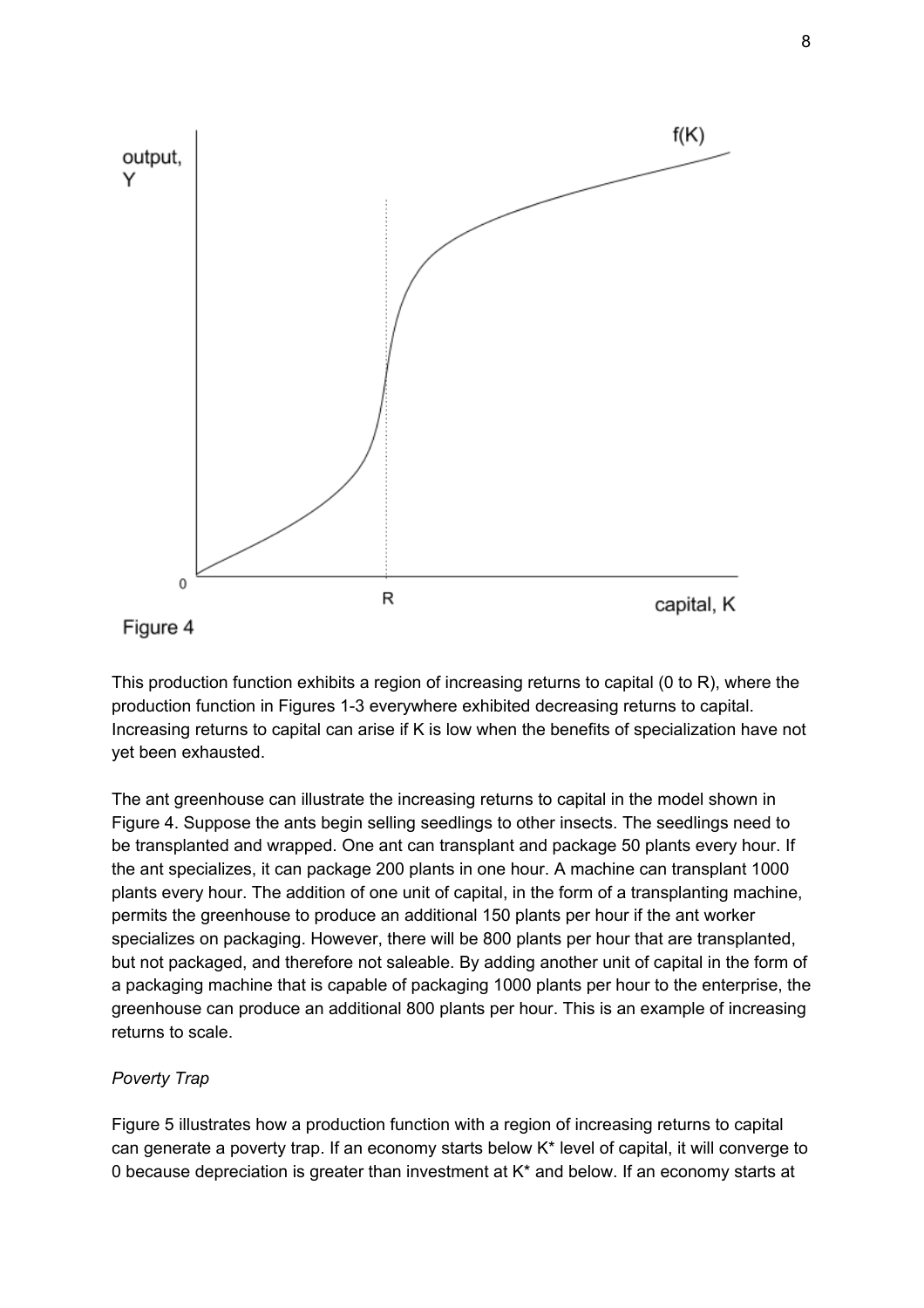$\mathsf{K}_1$ , there is a difference of a between the amount of depreciation and the amount of output, which moves the level of capital to the left by a. From level of capital K<sub>1</sub>-a, there is a disparity of b, which again decreases the level of capital, this time by b.



Solow and neoclassical growth theory suggest that the economic growth of low income and high income countries will converge, since low income countries will have initially higher returns to investment and will accumulate capital.<sup>4</sup> With a poverty trap, however, the economy remains poor because it starts off where the marginal product of capital is low and can never benefit from the higher returns that accrue at slightly higher income levels.

Although these models are typically used to explain the lack of economic growth of countries, but they can also be used to explain the behavior of individuals and households. For example, Marx, Stoker, and Suri<sup>5</sup> show how poverty traps may develop in slums around the world. People from rural areas often move to cities seeking economic opportunities and economists have argued that shantytowns and slums allow this process to occur. As Marx,

<sup>4</sup>

https://www.stlouisfed.org/publications/regional-economist/october-2015/trapped-few-developing-coun tries-can-climb-the-economic-ladder-or-stay-there#endnotes

<sup>5</sup> https://www.aeaweb.org/articles?id=10.1257/jep.27.4.187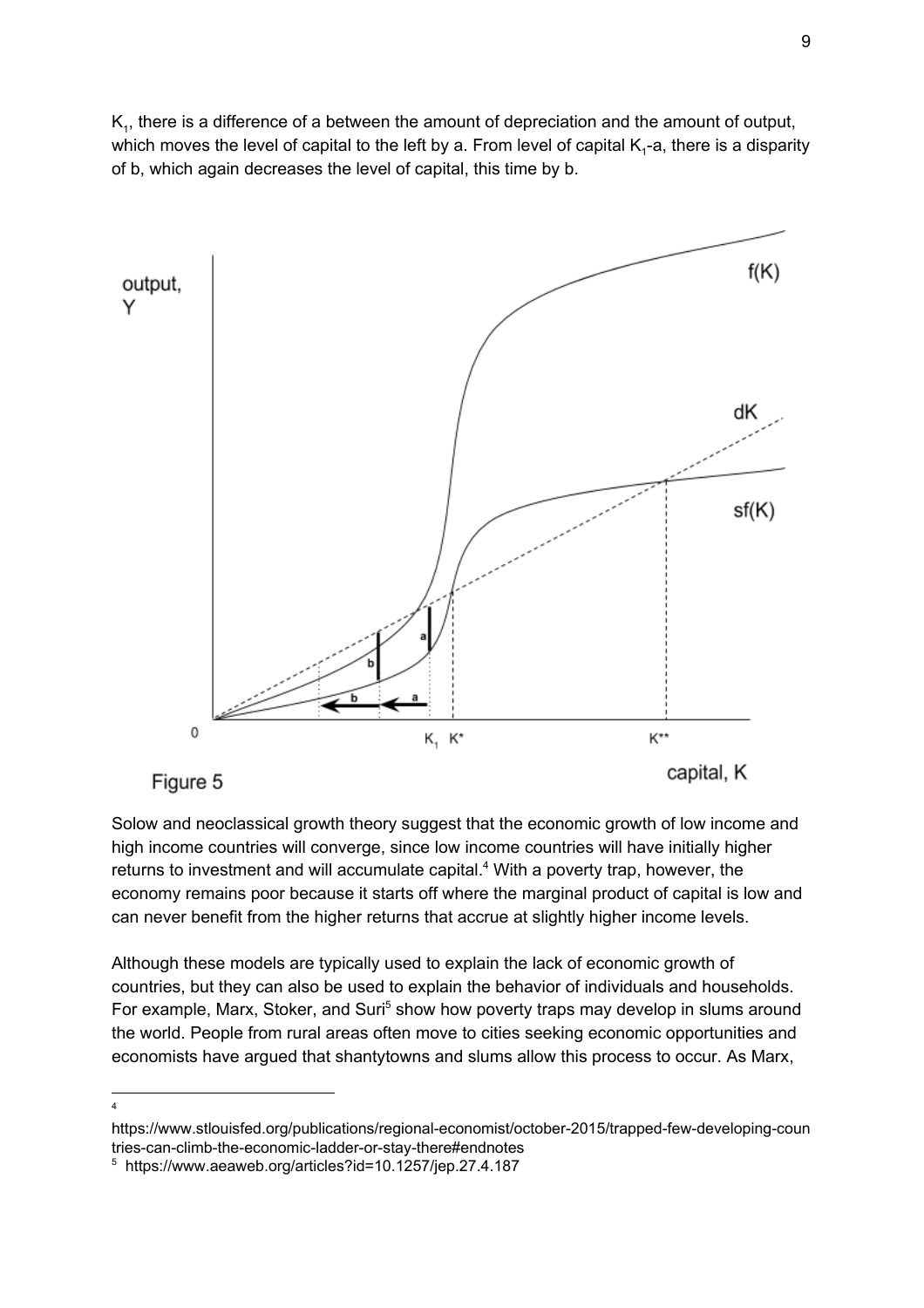Stoker, and Suri show, however, living in a slum is actually a form of a poverty trap (2013). Most notably, the data show that slum inhabitants are more likely to have lower incomes the longer a family has lived in a slum. Poor hygienic conditions are one explanation, as slum dwellers are at higher risk for illness, which leads to more days off work and expensive medical bills that further impede accumulation of capital, and prevent an escape from poverty. As the authors conclude, "slums and poor people may not just co-exist; some people may be stuck in poverty because they live in slums"(2013).

As demonstrated by poverty traps in slums, health and fitness have major implications in productivity. On the macro scale, capital stock and investments are inputs into a country's economy and generate income based on the country's production function. This can be adapted to the micro level, where an individual's health will take the place of capital stock, and the different stages of poverty and wealth will be illustrated by examples of realistic fiction.

## **4. POVERTY TRAP ON A MICRO LEVEL**

From the previously constructed model, physical capital is replaced with an individual's health stock or health capital, and output becomes productive capacity.

## *Grossman' Model of Health Capital Investment*

In the Solow model, countries invest in physical capital, but "the notion that individuals invest in themselves has become widely accepted in economics" (Grossman 223). Specifically, Grossman develops a model where individuals invest in their respective "health stocks". There are two components of health stocks, consumption and investment. "As a consumption commodity, it directly enters their preference functions<sup>6</sup>, or, put differently, sick days are a source of disutility. As an investment commodity, it [health] determines the total amount of time available for market and nonmarket activities"(Grossman 225).

Eating offers a specific mode of health capital accumulation because individuals eat for two reasons. The first is for nourishment or fueling one's body. This can be seen as investment in one's health stock. The second is for taste or basic consumption. An individual will choose to eat food that tastes good, and is not necessarily nutritious because it may add to utility in the form of "life enjoyment". Any consumption of food will usually have at least some nourishment capacity and therefore can also be considered investment for future consumption.

Figure 6 is an adaptation of the physical capital model shown in Figure 3.

<sup>6</sup> Utility function or indifference curve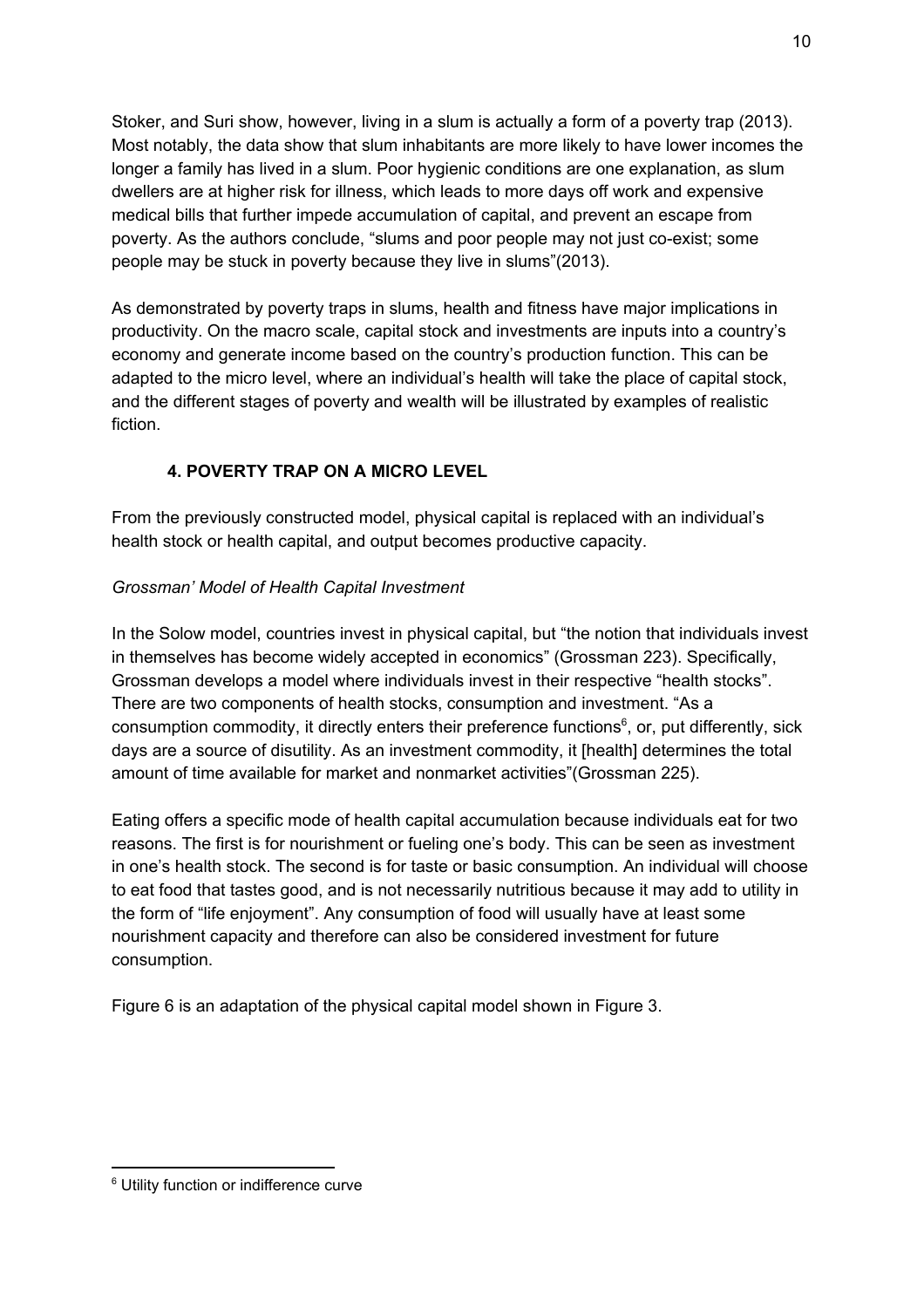

Figure 6

Figure 6 demonstrates that output is a function of health capital, h. Output is defined as productive capacity. This is simultaneously the money an individual has to spend and the time an individual can allocate among work and leisure. Individuals can divide their output between consumption and investment. The division of output between consumption and investment is determined by savings rate s.

Investment is expenditure on new capital, resulting in an increase in an individual's health stock. A high savings rate means that an individual chooses to allocate time towards exercise, regular physicals, and spend money on vegetables and whole grains to cook nutritious and balanced meals. A low savings rate indicates that an individual is not putting much time or money towards future income generation. They may spend time partaking in risky behaviors, such as motorcycling without a helmet or bridge jumping, and spend money on alcohol, cigarettes, and deep fried butter.

Investment in health capital is countered by depreciation. In individuals, depreciation is the proportion of health that is lost through natural aging, denoted by d. For example, as muscles, tendons, and ligaments become less flexible, individuals are at higher risk of injury as they age.

Thus, the change in health stock can be represented by the following equation.

change in health stock=investment - depreciation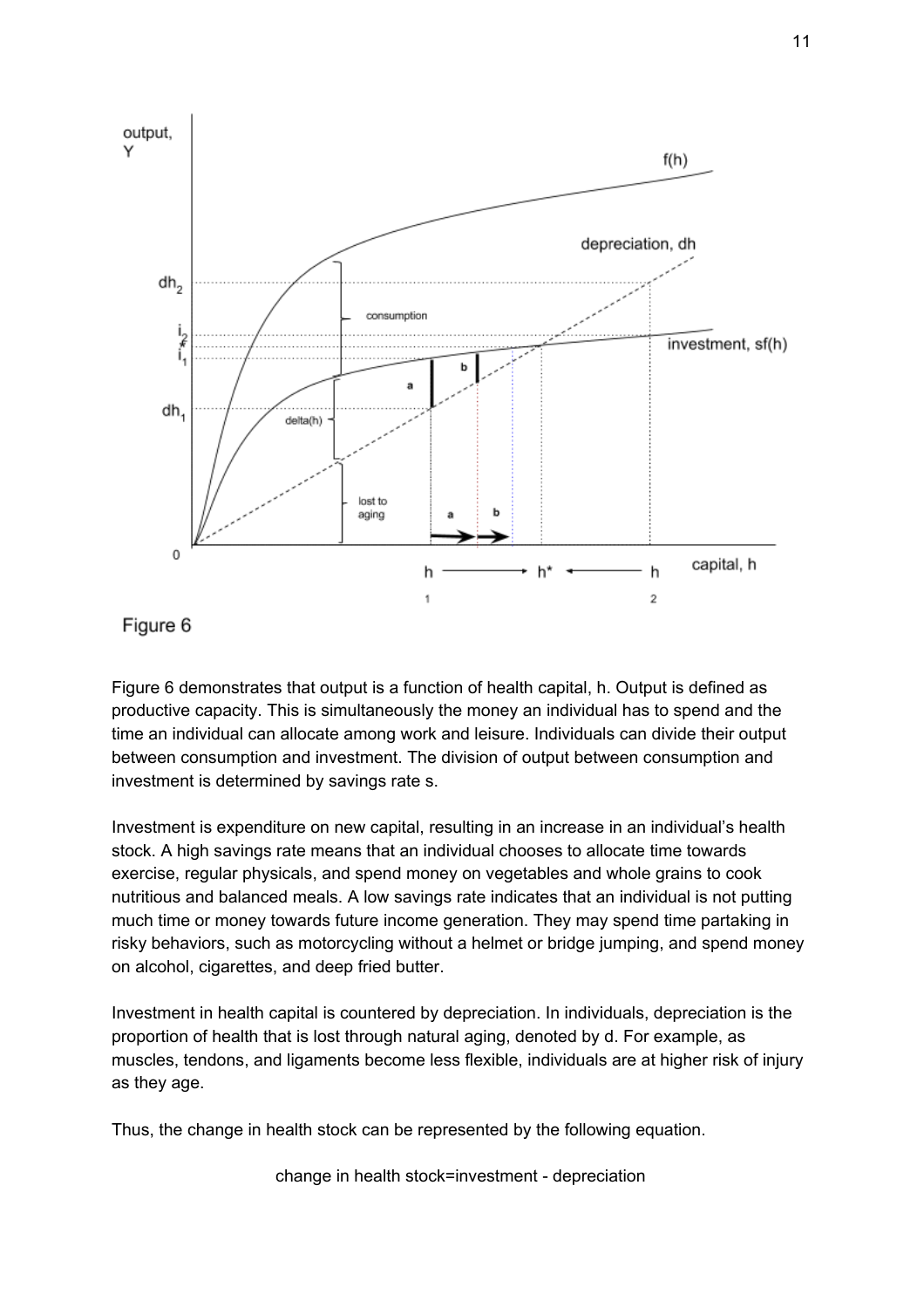$$
\Delta h = I - dh = sf(h) - dh
$$

How health capital changes over time depends on the relationship between depreciation and investment. If the depreciation rate is greater than the savings rate, then health stock will decrease over time. In reverse, if the savings rate is greater than the depreciation rate, then health stock will increase over time.

Although higher levels of health stock allow for higher productive capacity and thus higher income, it is simultaneously subject to greater depreciation.

As in the Solow model, individuals will tend to move towards equilibrium, denoted in this model by h<sup>\*</sup>. At h<sub>1</sub>, investment is greater than depreciation, so the level of capital stock will increase and move towards h\*. At h<sub>2</sub>, depreciation is greater than investment, so the capital stock decreases, again moving towards h\*. Thus h\* is the equilibrium level of health stock that individuals will tend towards in the long run. By implication, f(h\*) is the equilibrium level of productive capacity that individuals will tend towards.

Let's consider an individual with  $h = h_1$ . In the same manner that a country's economy moves toward K\*, an individual's health will tend to move towards h\*. The level of investment in the form of daily yoga, running, and kale smoothies, is higher than the depreciation of health caused by aging by a. Therefore, the health stock grows by a, moving to the right of  $h_1$  by a. At health stock  $h_1 + a$ , investment is greater than depreciation by b. Health stock thus moves from  $h_1$ +a to the right by b. This is how health stock tends towards the equilibrium point of  $h^*$ over time.

Again, a slight change in the production function to allow for a segment of increasing marginal returns to health has important implications for income growth as a possible poverty trap arises. This is illustrated in Figure 7.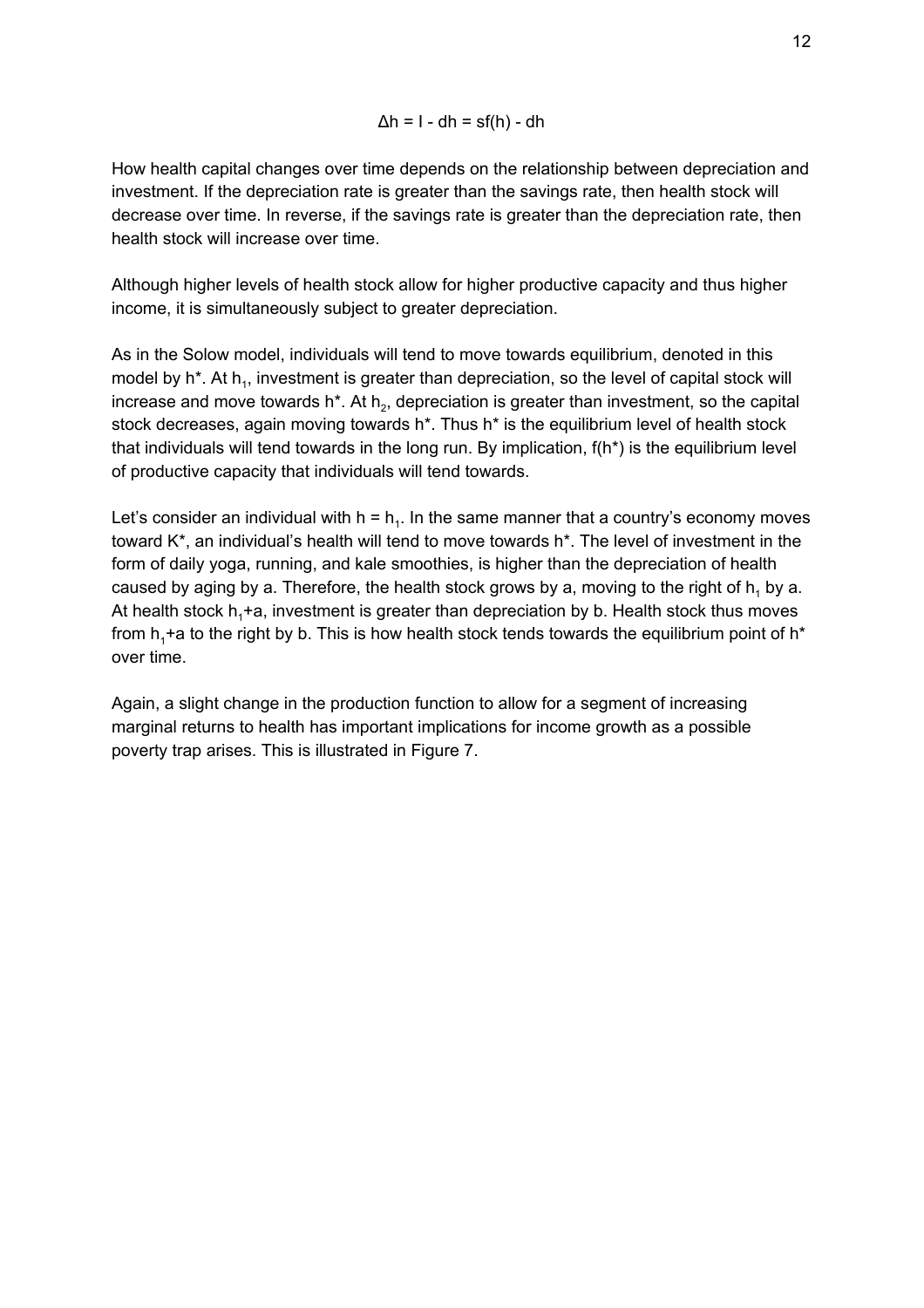

Health stock levels to the left of h<sup>\*</sup> have a depreciation rate higher than the savings rate. In this region, health capital will move towards 0, ultimately leading towards death. However, if health stock is greater than h<sup>\*</sup>, the savings rate is higher than the depreciation rate, and an individual will be able to increase their health stock and move toward the equilibrium point of h<sup>\*\*</sup>. Above h<sup>\*\*</sup>, the depreciation rate is again higher than the savings rate, and the individual will move towards h\*\*.

## **5. POVERTY TRAP IN LITERATURE**

The writings of Charles Dickens, Emile Zola, Knut Hamsun, and Laura Ingalls Wilder capture humanity on the page. The characters in the works of these authors are confronted by realistic or autobiographical situations and make choices based on history, personal preferences, societal pressures, and economic constraints, just as real-life individuals do. They can thus serve as data for illustrating the implications of economic models, specifically poverty traps. To do so, I will draw from *Great Expectations* (1861) by Charles Dickens, *The Fat and the Thin* (1873) by Emile Zola, *Hunger* (1890) by Knut Hamsun, and *The First Four Years* (1971) by Laura Ingalls Wilder. A brief synopsis of each of these works follows.

## *Why these authors?*

While fiction, all of these authors capture realistic scenes of everyday life in a variety of socioeconomic settings. Focusing on a short time period in Victorian era literature is an effort to minimize the number of variables that could be driving the differences between the examples.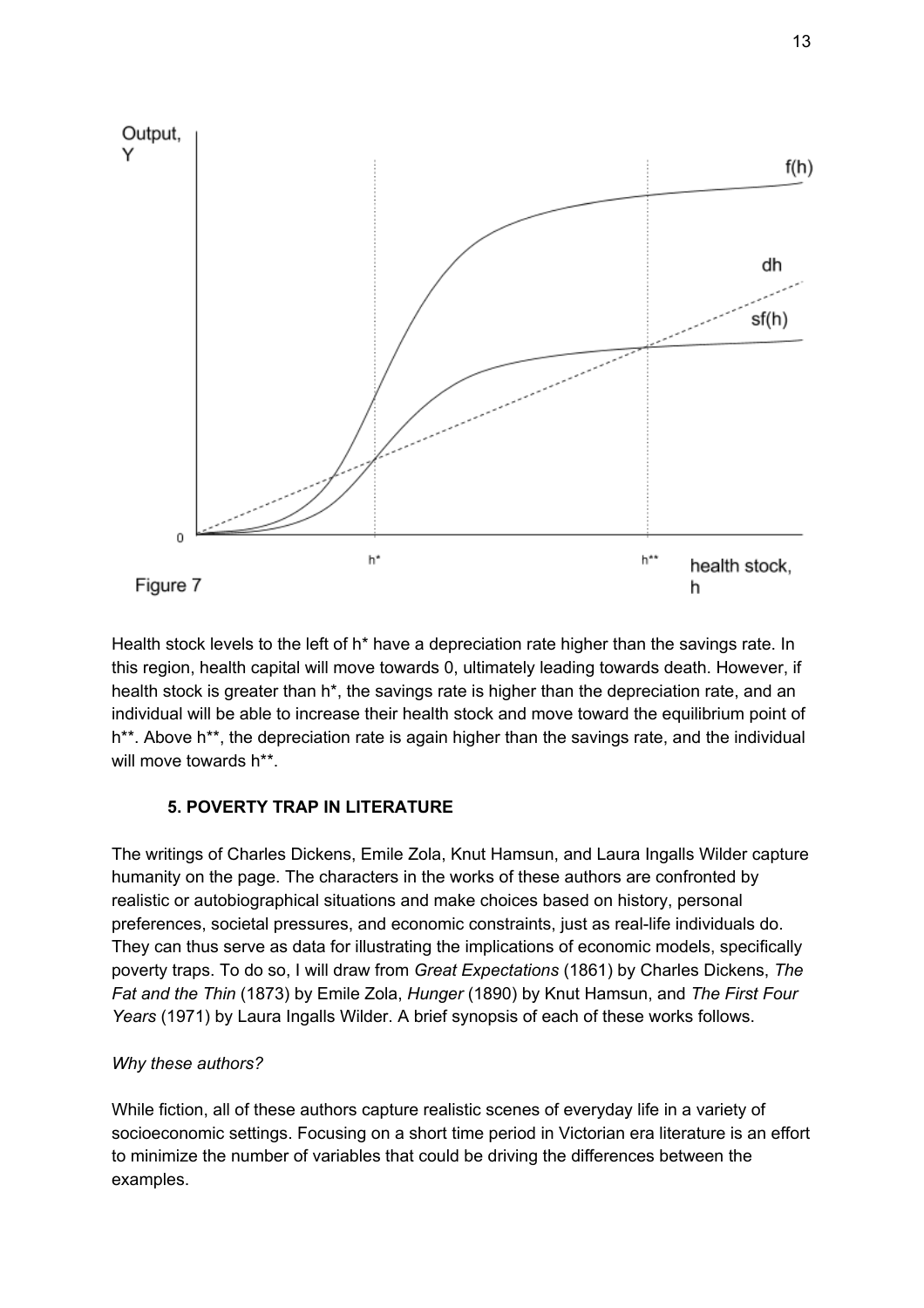The Victorian era was the time when Queen Victoria was the reigning British monarch (1837 to 1901).<sup>7</sup> It was a time of progress in the United Kingdom and the United States. According to historical statistics from Angus Maddison, the countries where the novels are set demonstrate consistent economic growth throughout the era, as seen in Figure 8 (2013).



GDP per capita in the Victorian Era

Figure 8.

In 1875 for example, Norway had a GDP per capita of \$1,551, France \$2,219, UK \$3,434, and the United States had a GDP per capita of \$2,599. The characters examined in this paper correspond with the relative economic standings of their respective countries. In *Great Expectations,* Pip, arguably the richest character at the end of his story, comes from Great Britain, the richest country at the end of the Victorian era.

In 1875, the United States was a rural country. The US Census of 1870 shows that 74.3% of the total population lived in rural areas(1993). While new farming machines were invented, live power such as horses, oxen, and people did most of the work on farms. Cash crops gained traction, but most farmers were self sufficient (Library of Congress).

In France, the country faced political turmoil, as the revolutionary Paris commune failed and the Third Republic was established in 1871 (Bruce). Florent, in *The Fat and the Thin*, is caught up in these changes, which contribute to his economic trajectory.

In Norway, although a constitution was established in 1814, independence from Sweden following 400 years of rule by Denmark was not recognized until 1905. Between these years,

 $7$  Officially, Victoria was Queen of the United Kingdom of Great Britain and Ireland. From 1849, she was also Empress of India.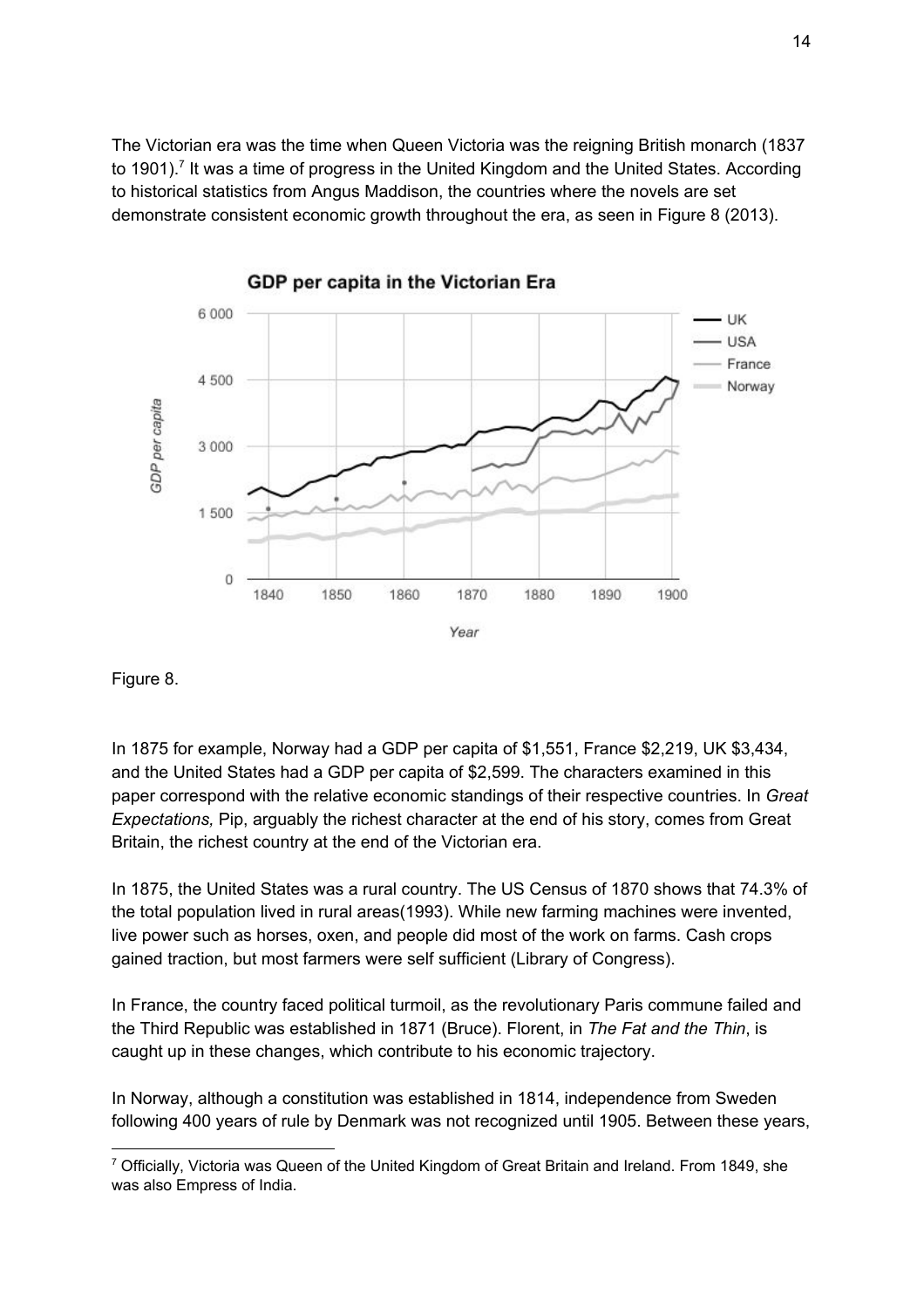Norway struggled to establish its own institutions after the Napoleonic wars. While it did have large stocks of natural resources, it did not have domestic capital or much material support from the government in Stockholm. Nonetheless, the economy grew until the mid 1870s, at which point stagnation drove many people to emigrate, particularly to the United States. Indeed, only Ireland had higher emigration rates than Norway between 1836 and 1930, when 860,000 Norwegians emigrated from the country (Grytten 2008).

In addition, the Victorian era coincides with the end of the Industrial Revolution and the resultant changes in production technology. Scientific advancement and technological innovation drove growth in agricultural and industrial production as well as economic expansion (Manolopoulou 2008). Capital became increasingly important during this period. "[T]he modern world economic system reached the far corners of the globe as workers and farmers on every continent came to participate in a worldwide division of labor. . .Certain dogmas, such as a belief in progress, standards of civilization, popular sovereignty, and nationalism, gained almost universal currency as a result of European global dominance. . .Finally, new social classes - the bourgeoisie and the working class - appeared on the world stage for the first time as a result of the twin processes of urbanization and industrialization"(Gelvin 347).

In Victorian era literature, the drive for social advancement appears frequently. In *Great Expectations*, this change is financial, but the theme appears in other forms, such as social mobility through marriage or intellectual and education based social movement (Kirschen 2011). The novel became the central focus of literature and its dominant form in the Victorian era, replacing poetry and drama. Novels included characters and stories set in the working class, addressing the concerns and lives of its readership (Melani 2010).

The books chosen for this project encompass different genders and different geography, but they are all set well within the Victorian era and represent various aspects of life throughout the world.

## *Plot summaries*

The following summaries are presented to demonstrate the relationship of the respective plots of the novels to the core analysis in the next section of this paper; health, nutrition, and well being.

## *Great Expectations*

Charles Dickens is widely recognized as a literary giant who brought such characters as Oliver Twist (of "Please sir, I want some more" fame) and Scrooge to life. His keen sense of observation of character and society shaped a body of work that is known for its realism and social criticism.

Published in 1861, *Great Expectations* follows the escapades of orphaned Pip, who is raised by his abusive sister Mrs. Joe and her kind hearted husband Joe Gargery. The family is solidly working class, even poor by some standards. The novel opens as Pip is accosted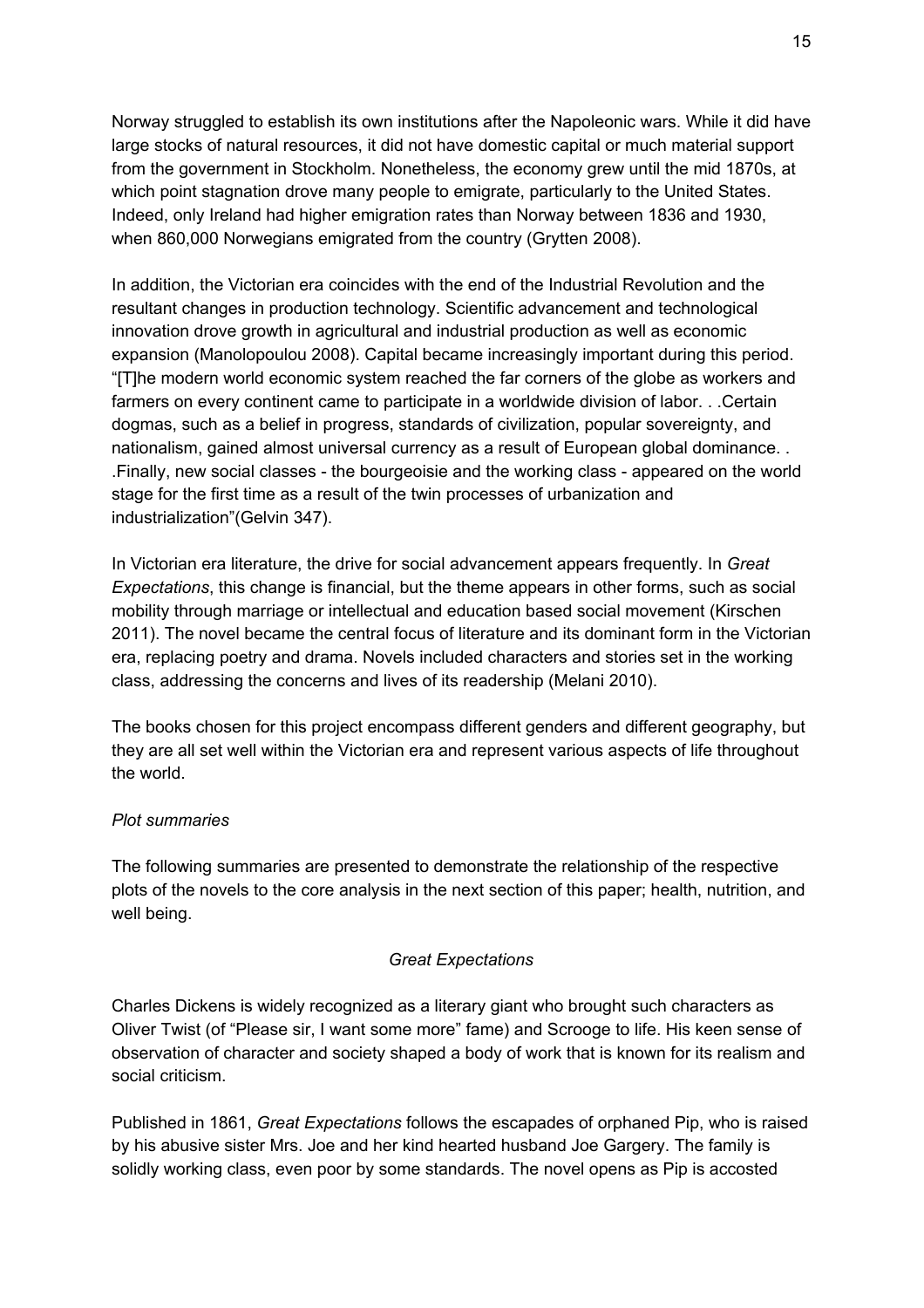while visiting the graves of his parents by an escaped convict, who asks the youngster to steal food and a file for him. A year or two later, Pip is invited by the wealthy spinster Miss Havisham to Satis House, where she lives as an eccentric recluse. Pip visits Miss Havisham regularly, until he apprentices as a blacksmith under his brother-in-law Joe's tutelage. Four years later, a lawyer visits Pip to tell him that he has "expectations"<sup>8</sup> from an anonymous benefactor. Pip leaves for London, sets up house at Barnard's Inn, and the lawyer disburses the necessary monies. While living in London, Pip and his roommate Herbert spend freely and build up debts. It comes to light that Pip's anonymous benefactor is not Miss Havisham, as assumed, but the escaped convict that Pip helped in the opening pages of the novel.

## *The Fat and the Thin*

Emile Zola is considered the founder of the genre of naturalism, which began as an offshoot of realism and emphasizes observation and the scientific method in depicting reality in fiction.

Published in 1873, *The Fat and the Thin* is the third novel in a twenty volume series following the lives of a fictional family under the Second Empire in France. The novel's protagonist is Florent, who was mistakenly arrested after the coup of 1851 and is an escaped political prisoner. Florent returns to Paris from Cayenne<sup>9</sup> to his charcutier<sup>10</sup> brother Quenu and Quenu's wife Lisa, who welcome the young man, much weakened by his long imprisonment. With their help, Florent finds work in the market of Les Halles as a fish inspector, before he gets entangled with a plot against the government, arrested, and deported again.

## *Hunger*

The book is a quasi-autobiographical work by Norwegian Knut Hamsun, who believed that writers should describe the human mind (Hamsun 1890).

Published in 1890, *Hunger* follows the trials and tribulations of an unnamed young man in Christiania (present day Oslo). Destitute and starving, the narrator struggles to find work as a writer, barely managing to survive. The novel follows the protagonist's downward spiral socially, mentally, and physically until he takes a job on a sailing ship. His ordeal is exacerbated by his lack of employment and income, and his conformation to a self-imposed moral code that results in the unnamed narrator giving away money, food, and clothes to other poor people

## *The First Four Years*

Laura Ingalls Wilder grew up in an American settler and pioneer family. Her books capture the reality of everyday life in such a household.

<sup>&</sup>lt;sup>8</sup> prospects of inheritance (Merriam Webster)

<sup>&</sup>lt;sup>9</sup>The capital city of the former penal colony in present day French Guiana

<sup>&</sup>lt;sup>10</sup> A type of butcher specializing in cold cooked meats.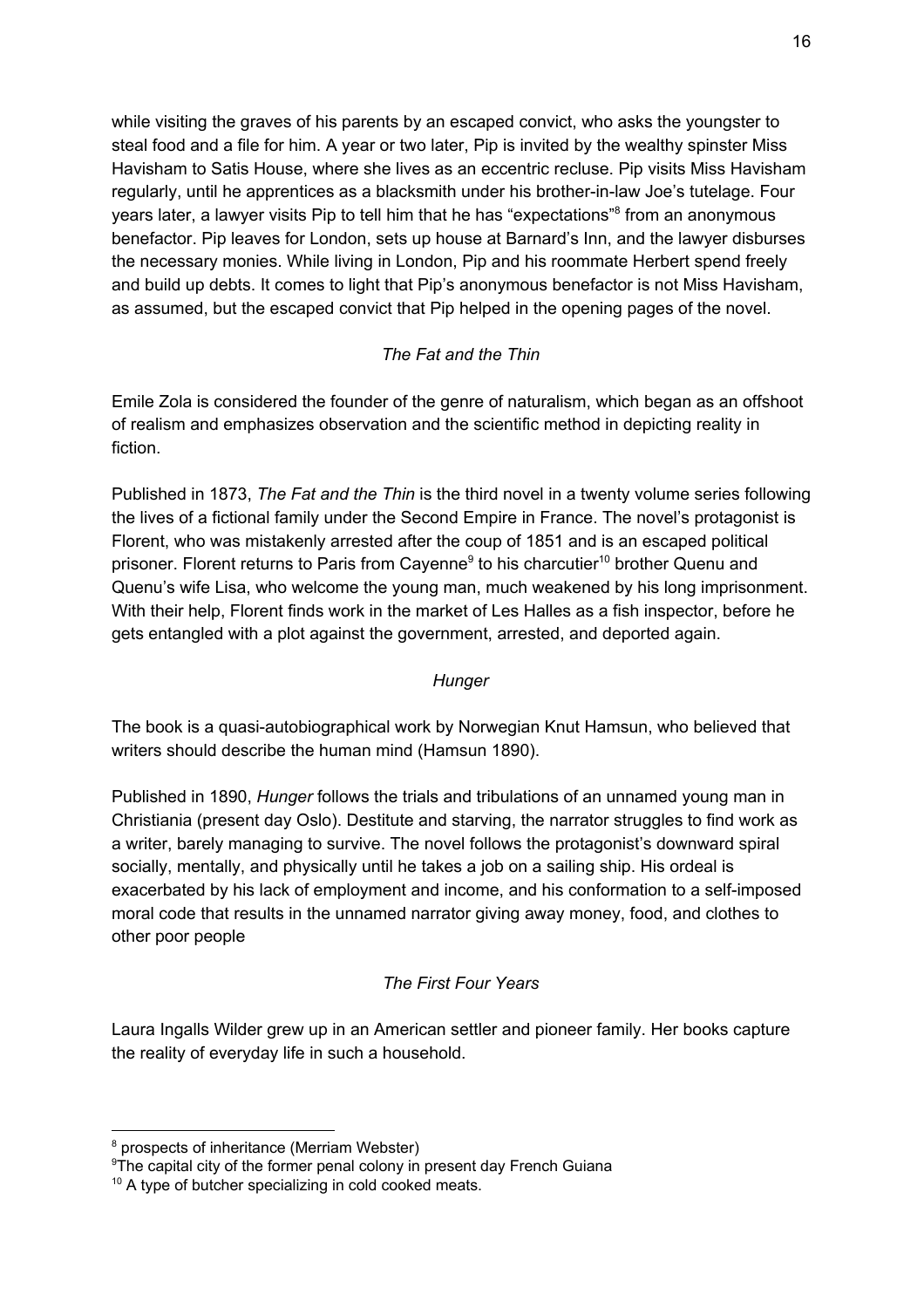Although it was not published until 1971, *The First Four Years* is based on events that happened in the 1880s. The book is an autobiographical account of Laura Ingalls Wilder's early marriage to Almanzo Wilder and follows the young couple as they start their married life together and confront the struggle of homesteading. Laura keeps house, Almanzo tends the land, and all is well until the wheat harvest, when a severe hailstorm destroys the crop, leaving the Wilders unable to pay off their debts. The second year has a fair wheat crop, and they are able to pay some of their debts. Both Laura and Almanzo contract diphtheria, which leaves Almanzo with physical handicaps. Despite these setbacks, the couple continue to persist, although after two more years of ruined crops, and a devastating house fire, they ultimately move from the Dakotas to Missouri.

## **6. EXAMPLES OF THE POVERTY TRAP**

In this section, I discuss how each of the novels illustrates key characteristics of the poverty trap model described above. These are presented in order of increasing initial capital stock.

*Hunger*

In Figure 8, the unnamed narrator of *Hunger* has a starting level of health capital at N. This graph is a closer look at low levels of capital shown in Figure 7.

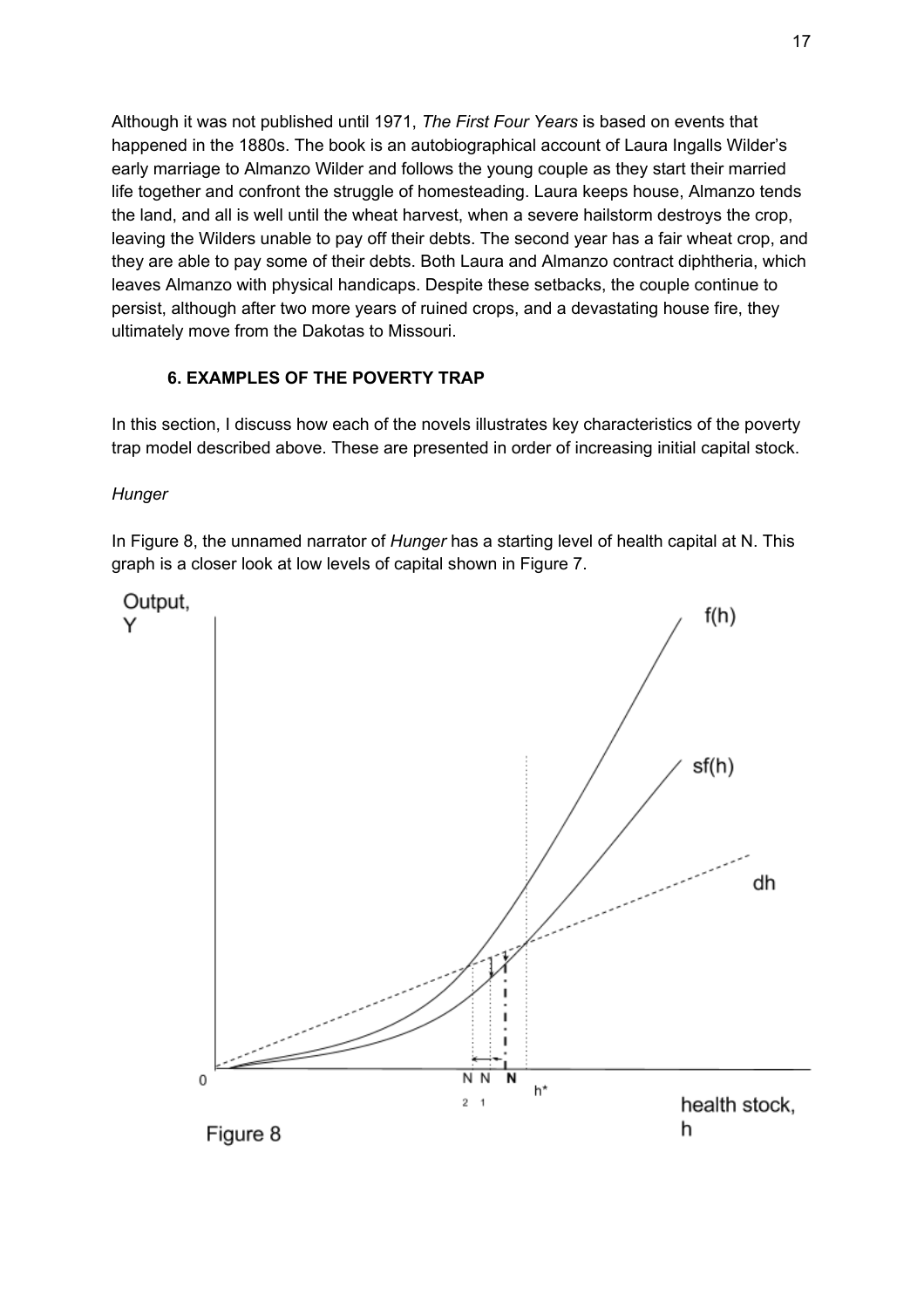At N, the unnamed narrator has a health stock less than h\*. As depreciation rate is greater than the savings rate, there will be an initial decrease that moves the unnamed narrator from N to  $N_1$ . At  $N_4$ , the depreciation is again greater than the savings rate, and health stock will decrease again, to N<sub>2</sub>. This cycle will eventually cause the unnamed narrator's health stock to fall to 0. At this point, output has increasing returns to scale from health capital. A decrease in health stock means a lower level of output. The phenomenon that productivity decreases with lower levels of health has been studied.

For example, Dasgupta and Ray (1986) describe the effects of malnutrition; "Chronic malnutrition in adults diminishes their muscular strength, immunity to disease and the capacity to do work. Persons suffering thus are readily fatigued. There are also marked psychological changes, manifested by mental apathy, depression, introversion, lower intellectual capacity and lack of motivation." These characteristics appear frequently throughout *Hunger*.

In the opening of the novel, Hamsun lays out the reality of the unnamed narrator's life, showing the beginning of his decline:

> "The instant I opened my eyes I began, from sheer force of habit, to think if I had anything to rejoice over that day. I had been somewhat hard-up lately, and one after the other of my belongings had been taken to my 'Uncle.'<sup>11</sup> I had grown nervous and irritable. A few times I had kept my bed for the day with vertigo."

The unnamed narrator clearly sees his own frailties. His struggles with depression and apathy alternate with desperate bursts of pointless activity:

> "How regularly and steadily things had gone downhill with me for a long time, till, in the end, I was so curiously bared of every conceivable thing. I had not even a comb left, not even a book to read, when things grew all too sad with me...Strange ideas, quaint fancies, conceits of my restless brain; in despair I had often chosen the most remote themes, that cost me long hours of intense effort, and never were accepted."

He hints at the paradoxical challenge of malnutrition and decreasing health stock. The use of "intense effort" uses energy resources. If, however, there is no payoff for the expended energy in the form of a paycheck or a meal, the energy expenditure merely serves to lower the unnamed narrator's health capital and diminish his output and productive capacity. This process happens progressively:

> "From the day in May when my ill-luck began I could so clearly notice my gradually increasing debility; I had become, as it were, too languid to control or lead myself whither I would go. A swarm of tiny noxious animals had bored a way into my inner man and hollowed me out."

 $11$  pawnbroker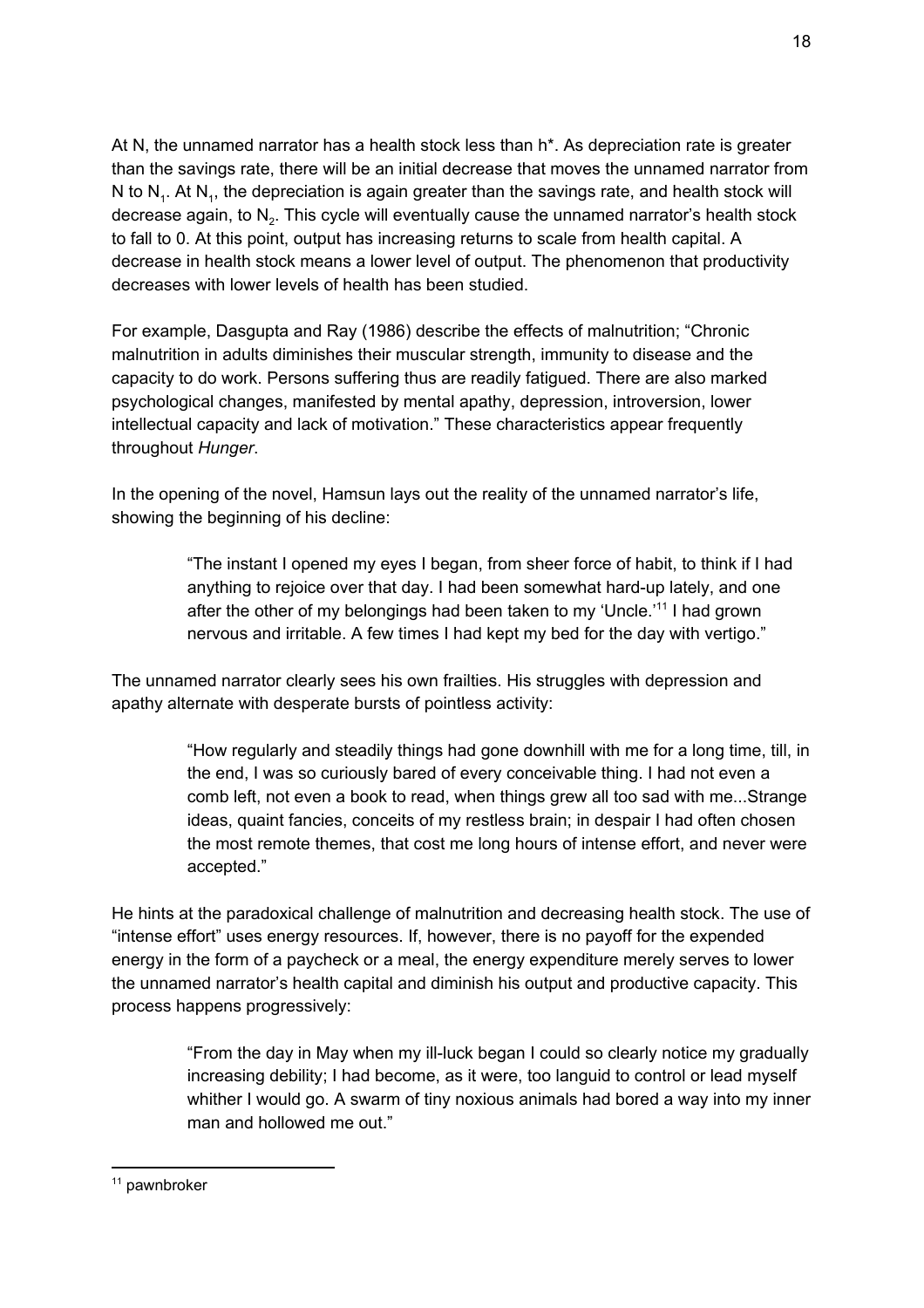The changes in ability are significant as the novel progresses. Whereas there was some hope of escape in the beginning of the novel, by the middle, the bleakness of the unnamed narrator's situation is undeniable:

> "I was hungry--very hungry. The ten shillings had...lasted all too short. It was now two, ay, nearly three days since I had eaten anything, and I felt somewhat faint; holding the pencil even had taxed me a little."

As a journalist and writer, the damage to the unnamed narrator's intellectual capacity is arguably most problematic. The following quotes show the physiological and psychological challenges posed by the unnamed narrator's lack of food:

> "I had remarked so plainly that, whenever I had been hungry for any length of time, it was just as if my brains ran quite gently out of my head and left me with a vacuum--my head grew light and far off, I no longer felt its weight on my shoulders, and I had a consciousness that my eyes stared far too widely open when I looked at anything."

> "It was three o'clock. Hunger began to assail me downright in earnest. I was faint, and now and again I had to retch furtively...A singular sense of confusion suddenly darted through my head. I stumbled on, determined not to heed it; but I grew worse and worse, and was forced at last to sit down on a step. My whole being underwent a change, as if something had slid aside in my inner self, or as if a curtain or tissue of my brain was rent in two."

In addition to the mental effects, there is are physical effects:

"I had been pinched, too, for food for ever so many weeks before this last period set in, and my strength had diminished considerably of late. When I had been lucky enough to raise five shillings by some manoeuvre or another they only lasted any time with difficulty; not long enough for me to be restored to health before a new hunger period set in and reduced me again. My back and shoulders caused me the worst trouble. I could stop the little gnawing I had in my chest by coughing hard, or bending well forward as I walked, but I had no remedy for back and shoulders. "

The unnamed narrator understands innately the benefits that health investment would have and how an increase in health capital would increase his productive capacity. However, his constant decline in health and mental clarity prevents the unnamed narrator from attaining the necessary increase in health capital:

> "Besides, I commenced to feel dizzy. There was no mistake about it; I was about to break down in earnest. Office hours from 12 to 4. I had knocked at the door an hour too late. The time of grace was over. . .I did not cry; I was too utterly tired, worn to the last degree. I sat there without trying to arrive at any conclusion, sad,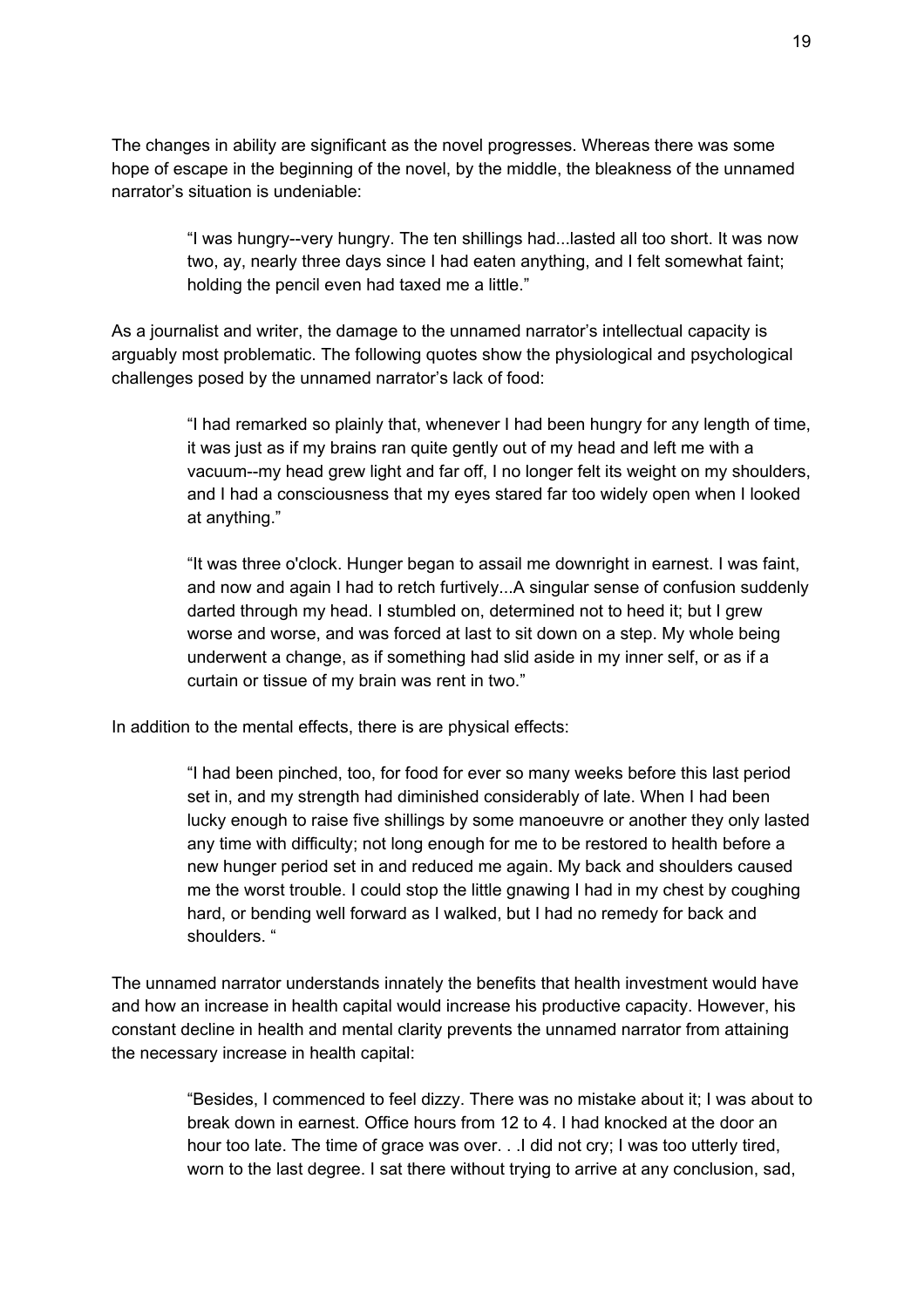motionless, and starving. My chest was much inflamed; it smarted most strangely and sorely--nor would chewing shavings help me much longer. My jaws were tired of that barren work, and I let them rest. I simply gave up. A brown orange-peel, too, I had found in the street, and which I had at once commenced to chew, had given me nausea. I was ill--the veins swelled up bluely on my wrists. . .My mind was clear for a moment. Now I was to die. It was in the time of the fall, and all things were hushed to sleep. I had tried every means, exhausted every resource of which I knew. I fondled this thought sentimentally, and each time I still hoped for a possible succour I whispered repudiatingly: 'You fool, you have already begun to die.'"

From this low point, the unnamed narrator is granted a brief reprieve, and not all hope is lost:

"I had got over the worst this time, too. I had had food every day, and my courage rose, and I thrust one iron after the other into the fire. I was working at three or four articles, that plundered my poor brain of every spark, every thought that rose in it; and yet I fancied that I wrote with more facility than before."

Thus, we can clearly see the restorative nature of food, as a form of investment in health capital. Minor changes, or exogenous inputs would have a significant impact on the unnamed narrator and allow him to move just above the starvation level and provide tremendous economic mobility. With a little push, the unnamed narrator would be in a position to work his way to greater economic stability and freedom.

## *The Fat and the Thin*

In *The Fat and the Thin*, Florent starts with a similar level of health capital as the unnamed narrator but has a different trajectory. His story illustrates both the importance of the savings rate and foreign investment to the likelihood of a poverty trap.

Because Florent chooses a high savings rate, he is just able to stay above the poverty trap threshold where dh\*=f(h\*), as seen in Figure 9.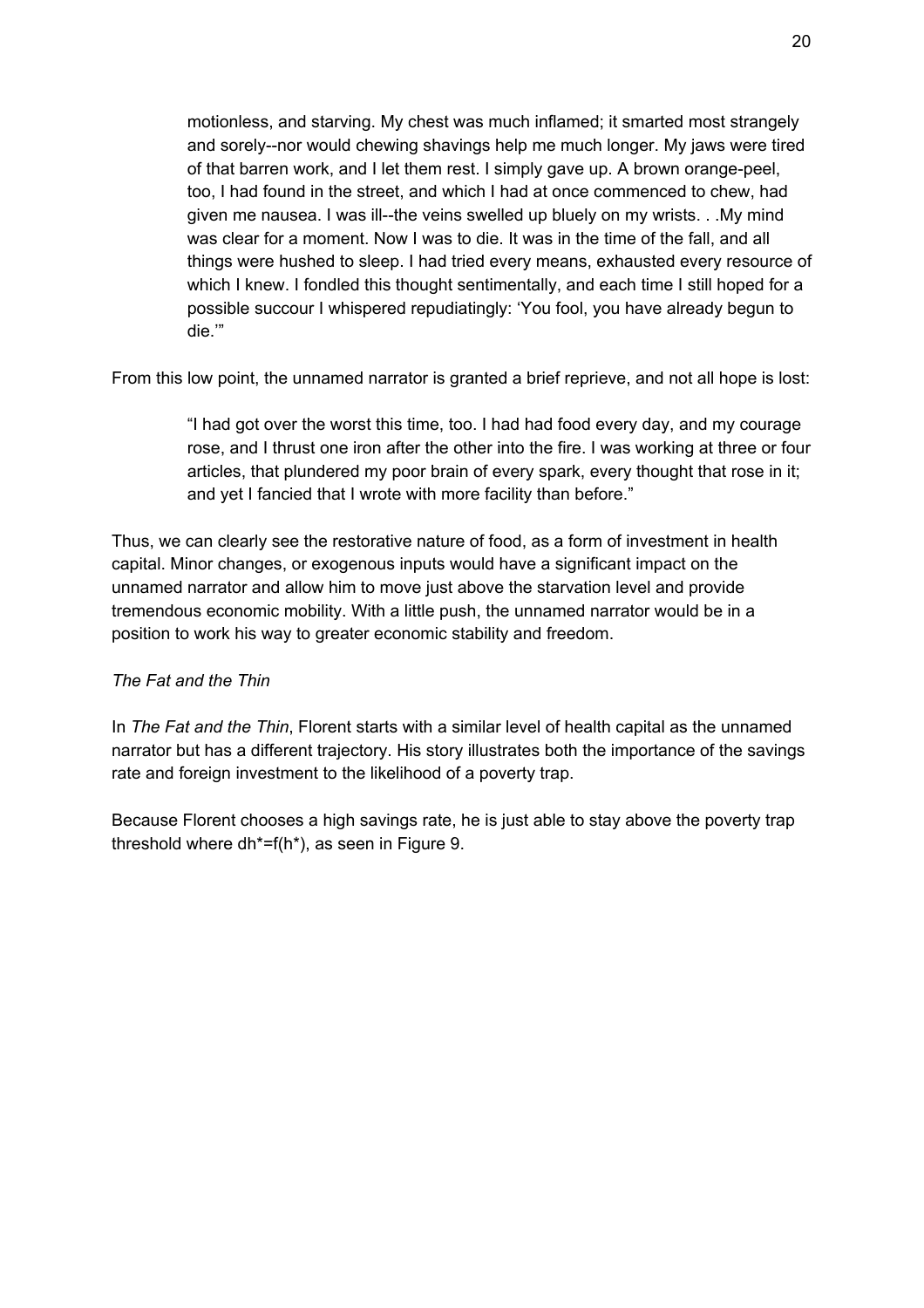

With a higher savings rate, Florent's investment curve is  $s_ff(h)$ . This moves the critical point where sf(h)=dh from h\* to h<sub>1</sub>\*. Given Florent's initial level of health stock, F, a savings rate of s would have caused his health to deteriorate as in *Hunger* because depreciation is greater than investment. With the savings rate  $s_F$ , depreciation is now less than investment, so he is able to build health capital and work towards economic stability. For example, upon his arrival in Paris, Florent, although very weak and hungry, has eaten enough over the past several days to be able to pay Madame Francois for the ride she provided by unloading her cart. In the end, he earns a carrot for his trouble, which he eats "slowly and gently," and which provides some caloric input and ameliorates his malnourishment, before setting off in search of his brother. There is a very small margin of error in this calculation, however, as a decrease in the savings rate would return Florent to poverty, perhaps to follow the same downward trajectory as the unnamed narrator.

However, there is another crucial difference between Florent and the unnamed narrator than just their savings rates. Florent, arriving at Le Havre with "fifteen francs tied up in the corner of his handkerchief," is trying to get to Paris and his brother's house, where he will presumably be welcomed and fed. This relationship is the outside support that the unnamed narrator in *Hunger* desperately needs to escape the poverty trap, i.e. foreign investment.

As a resident in Quenu and Lisa's house, Florent benefits from their generosity and wealth. Upon his arrival, he takes to bed, but under the care of his relative. A similar illness befalling the unnamed narrator would have a different outcome: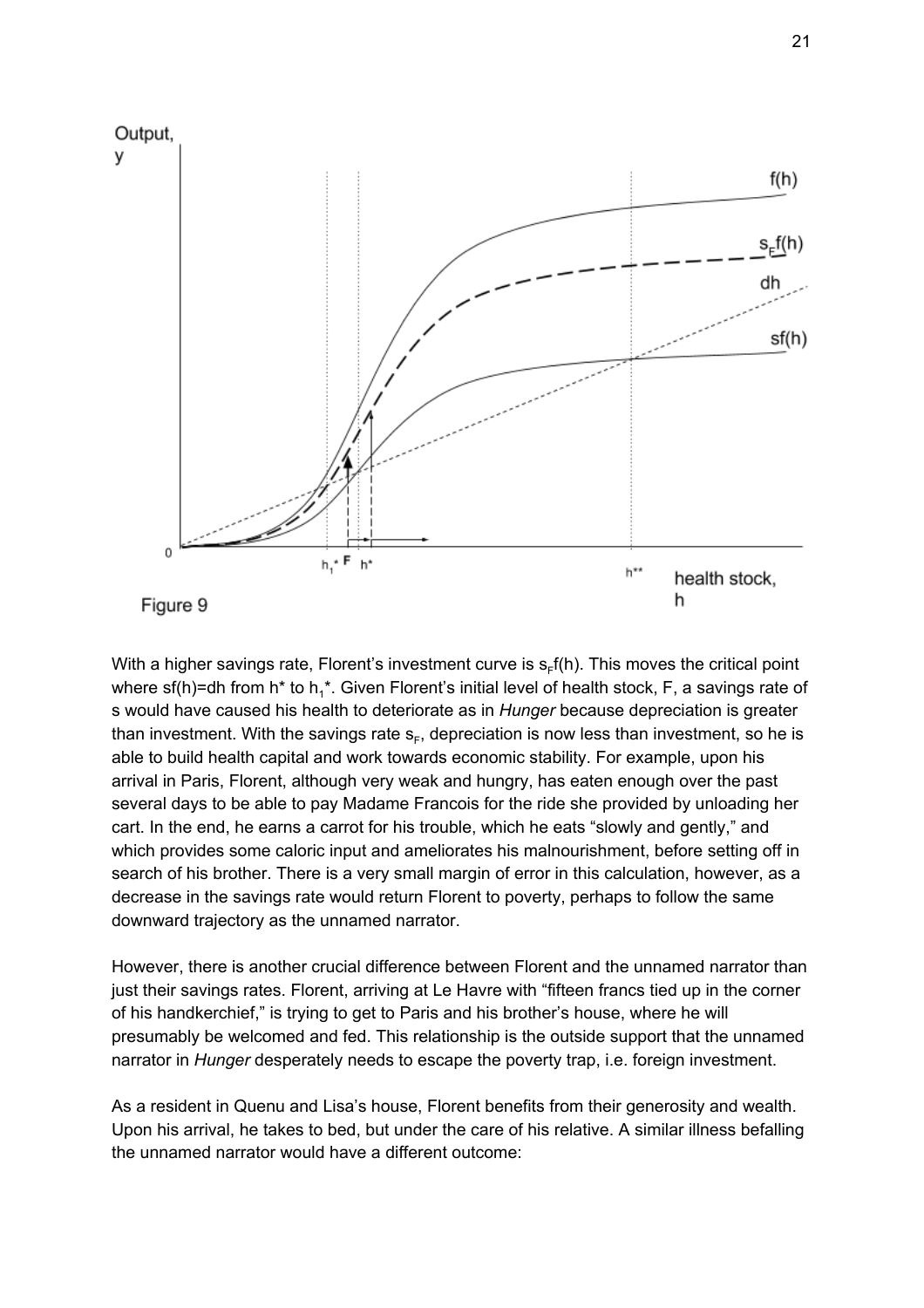Quenu had cut some slices of bread and ham, but Florent was scarcely able to eat. He was overcome by dizziness and nausea, and went to bed, where he remained for five days in a state of delirium, the outcome of an attack of brain-fever, which fortunately received energetic treatment. When he recovered consciousness he perceived Lisa sitting by his bedside, silently stirring some cooling drink in a cup. As he tried to thank her, she told him that he must keep perfectly quiet, and that they could talk together later on. At the end of another three days Florent was on his feet again.

#### *Great Expectations*

There are other types of capital investment that lead to changes in health capital. Pip, in *Great Expectations*, benefits from an influx of external capital in a classic story of this "rags-to-riches" change in economic standing.

As seen in Figure 10, income from an outside source, in this case the convict's sponsorship of Pip, moves the individual in question from  $\mathsf{h}_1$ , a point where capital is less than  $\mathsf{h}^\star$ , to  $\mathsf{h}_2$  a point where capital is greater than h\*. This influx of capital moves output from  $y_1$  to  $y_2$ , increasing output and income.

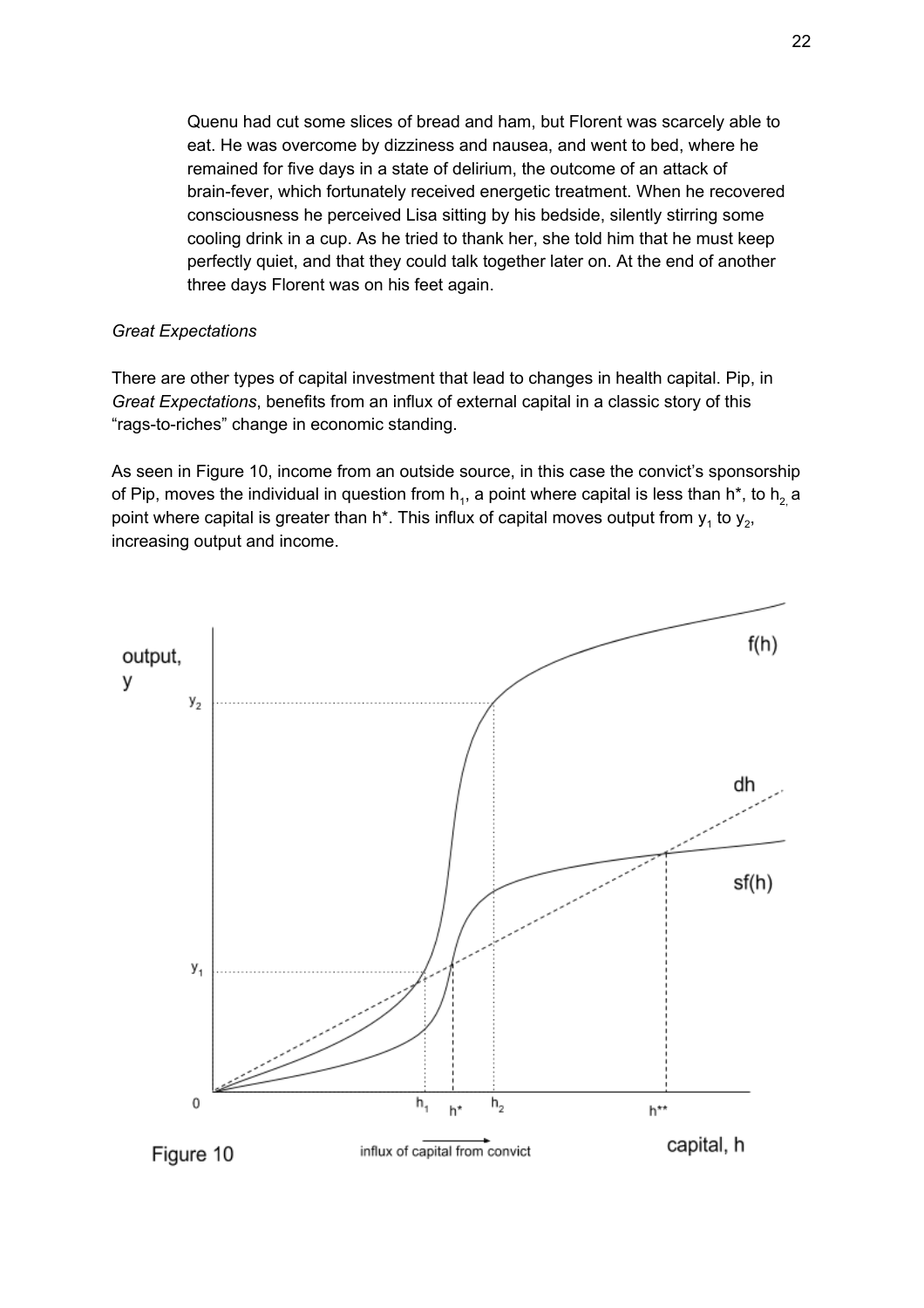When Pip, fresh from visiting "the hatter's, and the bootmaker's, and the hosier's," goes to Miss Havisham to announce his departure for London, their exchange summarizes the economic implications.

"I start for London, Miss Havisham, to-morrow," I was exceedingly careful what I said, "and I thought you would kindly not mind my taking leave of you." ...

"This is a gay figure, Pip," said she, making her crutch stick play round me, as if she, the fairy godmother who had changed me, were bestowing the finishing gift.

"I have come into such good fortune since I saw you last, Miss Havisham," I murmured. "And I am so grateful for it, Miss Havisham!"

"Ay, ay!" said she... "So you go to-morrow?"

"Yes, Miss Havisham."

"And you are adopted by a rich person?"

"Yes, Miss Havisham."

"Not named?"

"No, Miss Havisham."

"And Mr. Jaggers<sup>12</sup> is made your guardian?"

"Yes, Miss Havisham."

..."Well!" she went on; "you have a promising career before you. Be good—deserve it—and abide by Mr. Jaggers's instructions."

By referring to Miss Havisham as his fairy godmother, while ultimately erroneous, Pip demonstrates his implicit understanding of the necessity of outside investment to move above K\* and escape the poverty trap. Having witnessed his sister's constant and apparently fruitless work at running the household and bringing up Pip "by hand," the boy has no illusions about upward mobility without some sort of divine intervention.

Pip's lunch with Mr. Pumblechook also demonstrates this phenomenon. The general assumption, based on observed evidence of the usual course of events, is that Pip, being born into the life he was born into, will remain in the same low social class for his entire life.

Mr. Pumblechook helped me to the liver wing, and to the best slice of tongue (none of those out-of-the-way No Thoroughfares of Pork now), and took, comparatively speaking, no care of himself at all. "Ah! poultry, poultry! You little thought," said Mr. Pumblechook, apostrophizing the fowl in the dish, "when you was a young fledgling, what was in store for you. You little thought you was to be refreshment beneath this humble roof for one as—Call it a weakness, if you will," said Mr. Pumblechook, getting up again, "but may I? may I—?"

<sup>&</sup>lt;sup>12</sup> The lawyer in charge of the money.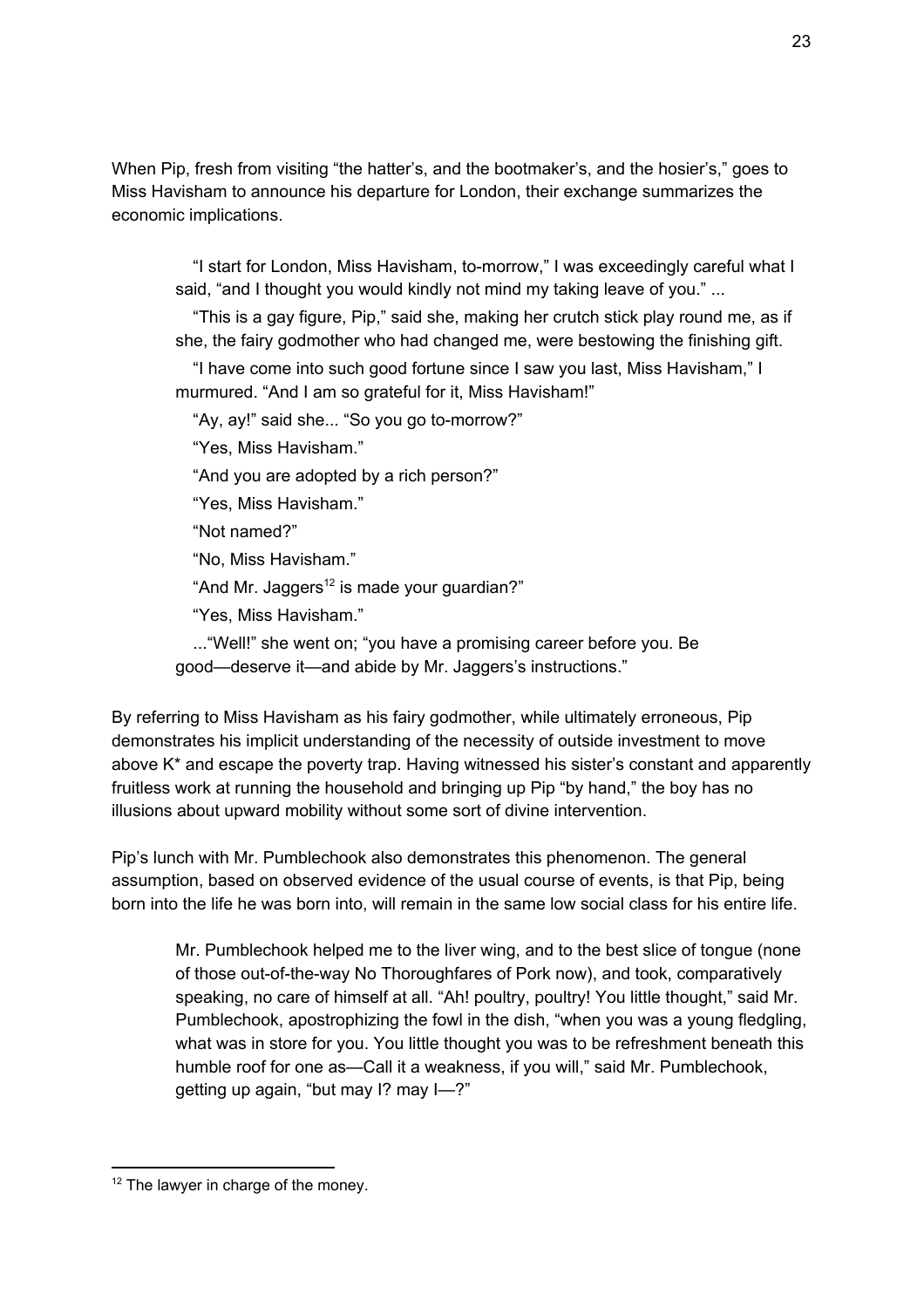Mr. Pumblechook's sudden change in attitude towards Pip is a social marker of Pip's change in economic fortune. With the outside investment, Pip can experience social mobility, and has increased economic mobility.

## *The First Four Years*

Pip's case is an example of a positive shock. The Wilders, in *The First Four Years*, experience negative shocks and a different sort of downward trajectory from the unnamed narrator in *Hunger.* At the start of the book and their married life, Laura and Almanzo own a homestead claim<sup>13</sup>, a tree claim, and the house on the tree claim, but have gone into debt to pay for farm equipment and to build the house. Homesteading on the Dakota prairies was heavily reliant on weather and the fitness of the homesteader, as mechanical farm equipment was not widely adopted nor affordable to most farmers. "If the weather wasn't right they had nothing, but whether they had anything or not they must find it somehow to pay interest and taxes and a profit to the businessmen in town on everything they bought, and they must buy to live" (Wilder 119).

The Wilders, like many homesteaders, grew wheat. Had the crop been successful, it would have provided sufficient income for the Wilders to pay their debts incurred on farm equipment and building the house. In the first year, a hailstorm destroys the wheat, and the Wilders are forced to rollover their debts for another year. To do so, Almanzo mortgages the homestead claim and rents out the house on the tree claim. With the profits from the wheat harvest, the Wilders can afford to pay "all of the interest and some of the smaller notes, those for the mowing machine and horse rake and for the sulky plow, and the first payment was made on the harvester"(Wilder 83).

It is in this precarious financial situation that the health implications are fully realized in the third year of married life. Laura and Almanzo both contract diphtheria. They are cared for by Almanzo's bachelor brother Royal, and "at last they were both up and around again, but the doctor had given his last advice and warning against overexertion"(Wilder 88). Almanzo, however, disregards the doctor's warning, "and one cold morning he nearly fell as he got out of bed, because he could not use his legs properly. They were numb to his hips and it was only after much rubbing that he could get about with Laura's help"(Wilder 89). He is diagnosed with a "slight stroke of paralysis" (89). Although Almanzo makes gradual improvement, he "still would fall down if he happened to stub his toe. He could not step over a piece of board in his way but must go around it. His fingers were clumsy so that he could neither hitch up nor unhitch his team, but he could drive them once they were ready to go" (90). His limitations mean that Laura must take time from her work to help him, and the couple's productive capacity is reduced. Almanzo's paralysis leaves him permanently physically impaired. No matter the investments he makes to his health, he will never be able to attain the same level of physical productive capacity he had before the paralysis. This shock is shown in Figure 11.

<sup>&</sup>lt;sup>13</sup> The Homestead Act of 1862 turned over significant public lands in the United States to private citizens. A homesteader made a bet with the government that they could live on the property, build a home, make improvements and farm for five years. Upon the successful completion, the homesteader "proved up" and became the outright owner of the claim.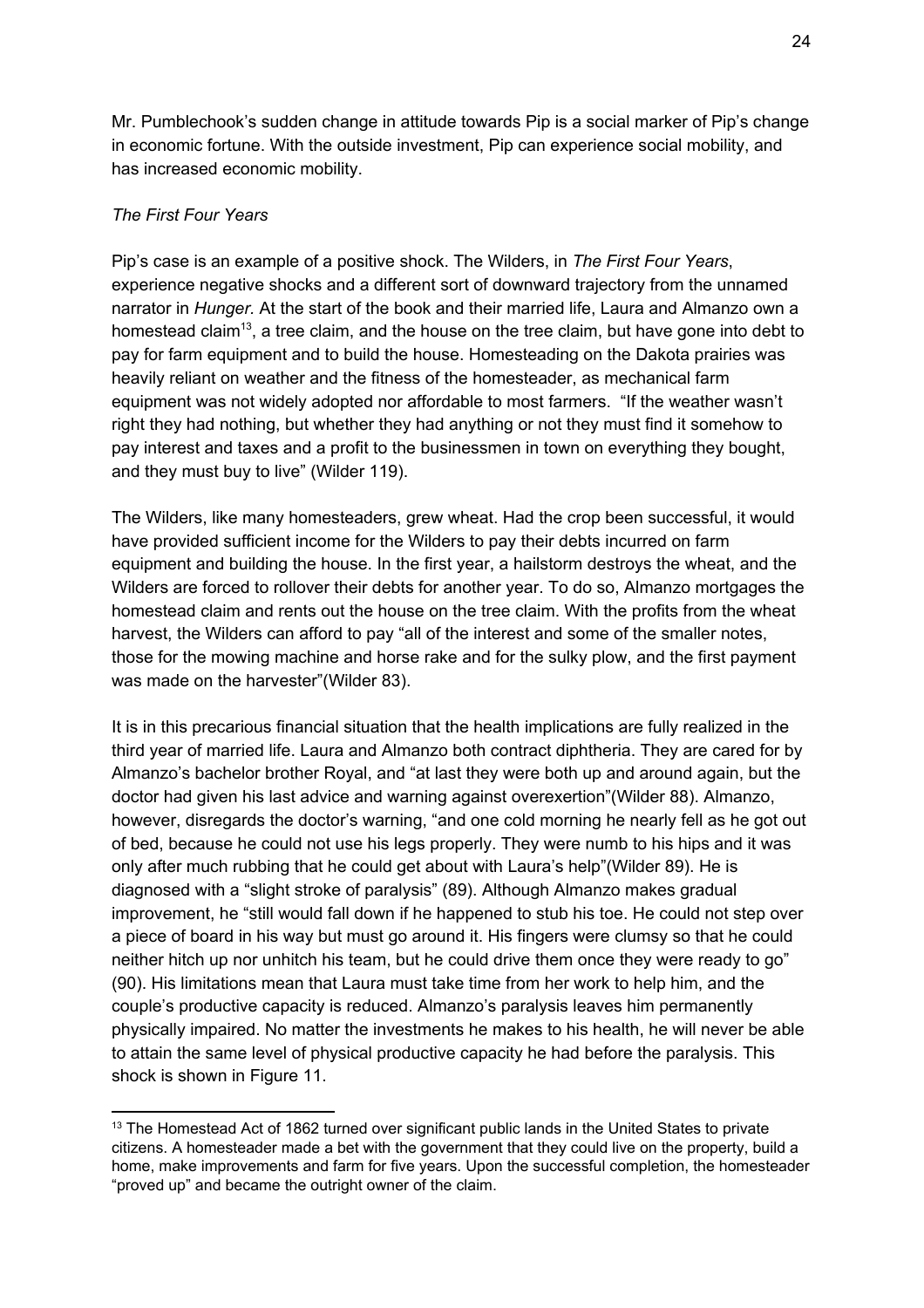

This negative shock is the opposite of what happens to Pip. Almanzo's health capital declines from  $h_2$  leftward to  $h_1$ . This point is to the left of the equilibrium point h\*, and depreciation is greater than savings. Capital will decline over time as the Wilders are trapped in poverty. By increasing their savings rate, as Florent did, the Wilders would be able to move to move h\* to the left of  $h_i$ . In that case, they would be able to work their way out of poverty.

However, the Wilders are unable to increase their savings, as they are beset with additional negative shocks. After another two years of failed crops and topped off by a destructive house fire, leaving the couple with "the silver wedding knives and forks and spoons...the deed-box, a few work clothes, three sauce dishes from the first Christmas dishes, and the oval glass bread plate around the margin of which were the words, "give us this day our daily bread'"(130-131), Laura and Almanzo move to Missouri in the hopes of better weather for Almanzo, abandoning their life on the Dakota prairie and starting over, from scratch.

## **7. CONCLUSION**

This project adapted a model of country income and output based on capital investment to show household or individual productivity as a result of health capital or health stock. The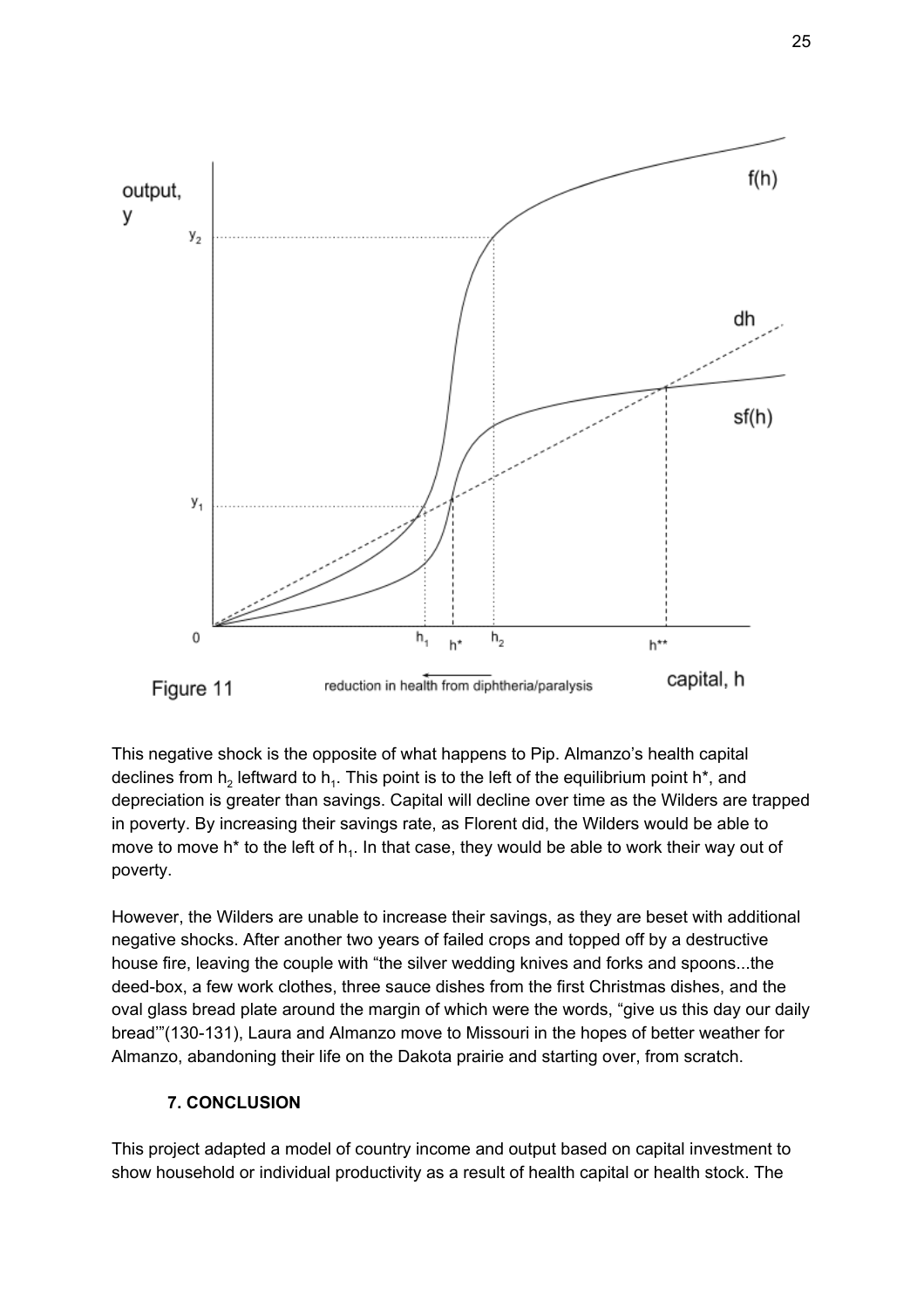Solow growth model is used to show economic growth as a result of investment in capital goods. This model predicts that economies will converge over time and that poor economies will grow faster than wealthier ones, as shown in the comparison of Japan, China, South Korea and the United States between 1960 and 2015. There are economies, such as those in Sub-Saharan Africa, however, that do not show convergence or growth as predicted by the Solow model. One explanation for this lack of growth is a poverty trap, wherein poor countries stay poor simply because they are too poor to grow. The models that reflect macroeconomic changes can be used to reflect microeconomic changes at the individual level as well. These microeconomic models can show how individual productivity is affected by health capital. Depending on the level of health stock, the depreciation rate and the savings rate of an individual, changes in economic standing occur over time, either gradually or as the result of a sudden shock. Data was found in representative examples of fictional literature. Characters in realistic fiction are faced with choices characteristic of the historical time period, and thus were used to illustrate economic growth.

Ultimately, although Dickens, Zola, Wilder, and Hamsun are not formal students of economics, their literary works capture the intricacies of economic decision making in literature. The decisions of the characters and their realistic responses to outside pressures clearly show various aspects of the growth model developed and show the accuracy of the microeconomic model of health capital. The unnamed narrator in *Hunger* demonstrates an individual's decline into poverty, while Florent in *The Fat and the Thin* shows how changes in the savings rate can affect economic outcomes. Pip's catapult into upper levels of society shows an individual's response to outside input of capital, while the Wilders in *The First Four Years* demonstrate how changing depreciation rates affect a household's income and wellbeing. Thus, literature and other such works can provide valuable economic data for investigation and further research.

#### **8. WORKS CITED**

Bruce, Clint, Pauline DeTholozany, Sharon Larson, and Henry Majewski. "The Third

Republic." *Paris: Capital of the 19th Century*. Brown University Library, n.d. Web. 30

Apr. 2017.

Dasgupta, Partha, and Debraj Ray. 1986. "Inequality as a Determinant of Malnutrition and

Unemployment: Theory." Economic Journal 96(384): 1011–34.

Gelvin, James L. *The Modern Middle East: A History*. New York: Oxford UP, 2016. Print.

Dickens, Charles. *Great Expectations*. N.p.: Project Gutenberg, 1867. 20 Aug. 2008. Web.

30 Apr. 2017.

Grossman, Michael. *The Journal of Political Economy,* Vol. 80, No. 2. (Mar. - Apr., 1972), pp.

223-255.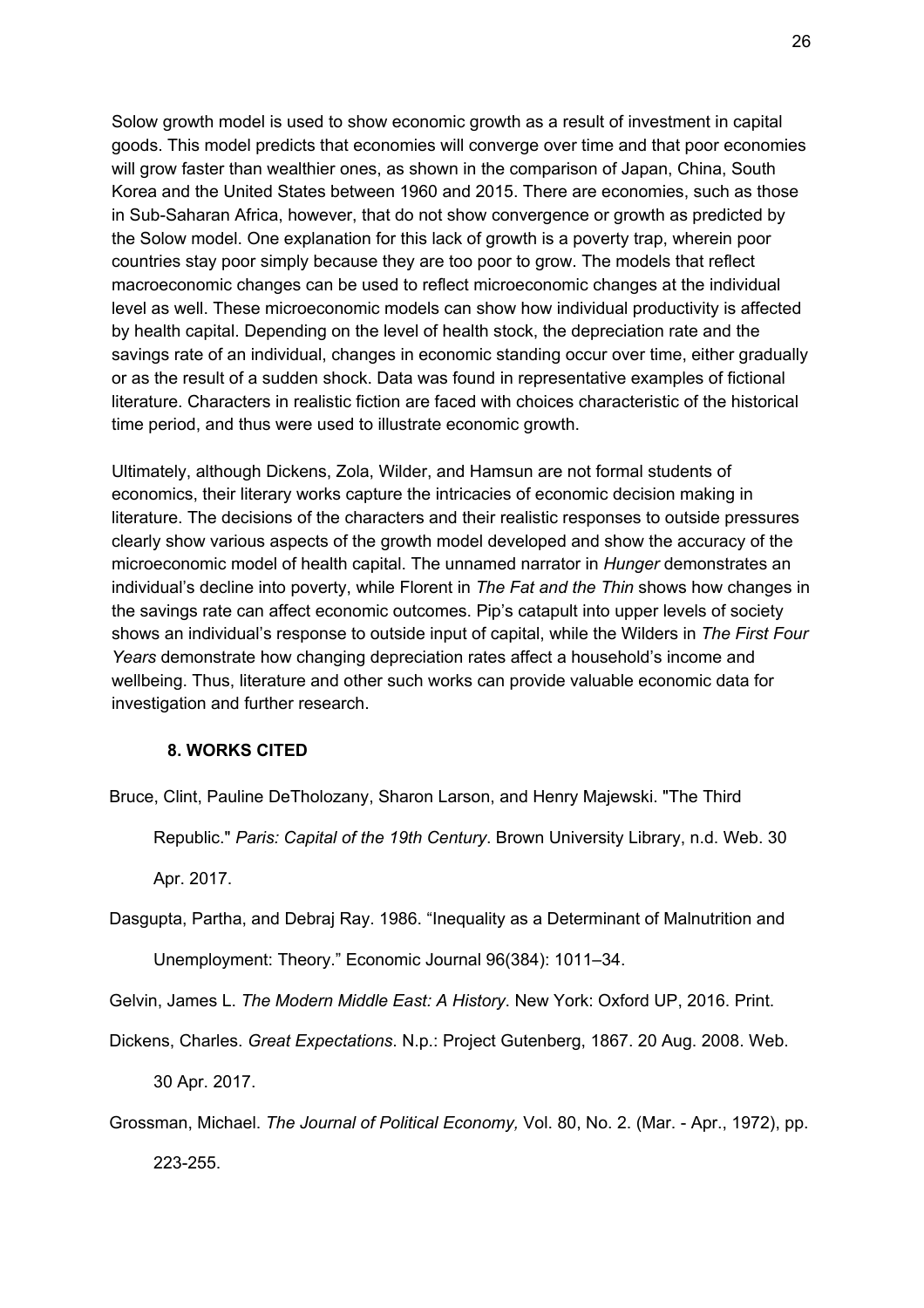Grytten, Ola. "The Economic History of Norway". EH.Net Encyclopedia, edited by Robert Whaples. March 16, 2008.

Hamsun, Knut. "Fra det ubevidste Sjæleliv", *[Samtiden](https://en.wikipedia.org/wiki/Samtiden)*, September 1890.

Hamsun, Knut. *Hunger*. N.p.: Project Gutenberg, 1890. June 2005. Web. 30 Apr. 2017.

- Kirschen, Robert M. "The Victorian Period." *The Victorian Period*. N.p., Sept. 2011. Web. 30 Apr. 2017.
- Kraay, Aart, and David McKenzie. 2014. "Do Poverty Traps Exist? Assessing the Evidence." Journal of Economic Perspectives 28(3): 127–48.
- Maddison, Angus. "World Economics." *Measuring Global Economic Activity and GDP*. World Economics, 29 May 2016. Web. 30 Apr. 2017.
- The Maddison-Project, http://www.ggdc.net/maddison/maddison-project/home.htm, 2013 version.
- Manolopoulou, Artemis. "The Industrial Revolution and the Changing Face of Britain." *British Museum*. Trustees of the British Museum, 2008. Web. 30 Apr. 2017.
- Marx, Benjamin, Thomas Stoker and Tavneet Suri. 2013. "The Economics of Slums in the Developing World." *Journal of Economic Perspectives*, 27(4): 187-210.

Melani, Lilia. "The Novel." Brooklyn College, 2 Mar. 2010. Web. 30 Apr. 2017.

"Rural Life in the United States." *Rise of Industrial America*. Library of Congress, n.d. Web. 30 Apr. 2017.

Sachs, J. & McArthur, J. W. & Schmidt-Traub, G. & Kruk, M. & Bahadur, C. & Faye, M. & McCord, G. "Ending Africa's Poverty Trap." *Brookings Papers on Economic Activity*, vol. 2004 no. 1, 2004, pp. 117-240. *Project MUSE*, [doi:10.1353/eca.2004.0018](http://doi.org/10.1353/eca.2004.0018) United States Census. "Population: 1790-1990." N.p., 1993. Web.

Wilder, Laura Ingalls, and Garth Williams. *The First Four Years*. New York: Harper & Row, 1971. Print.